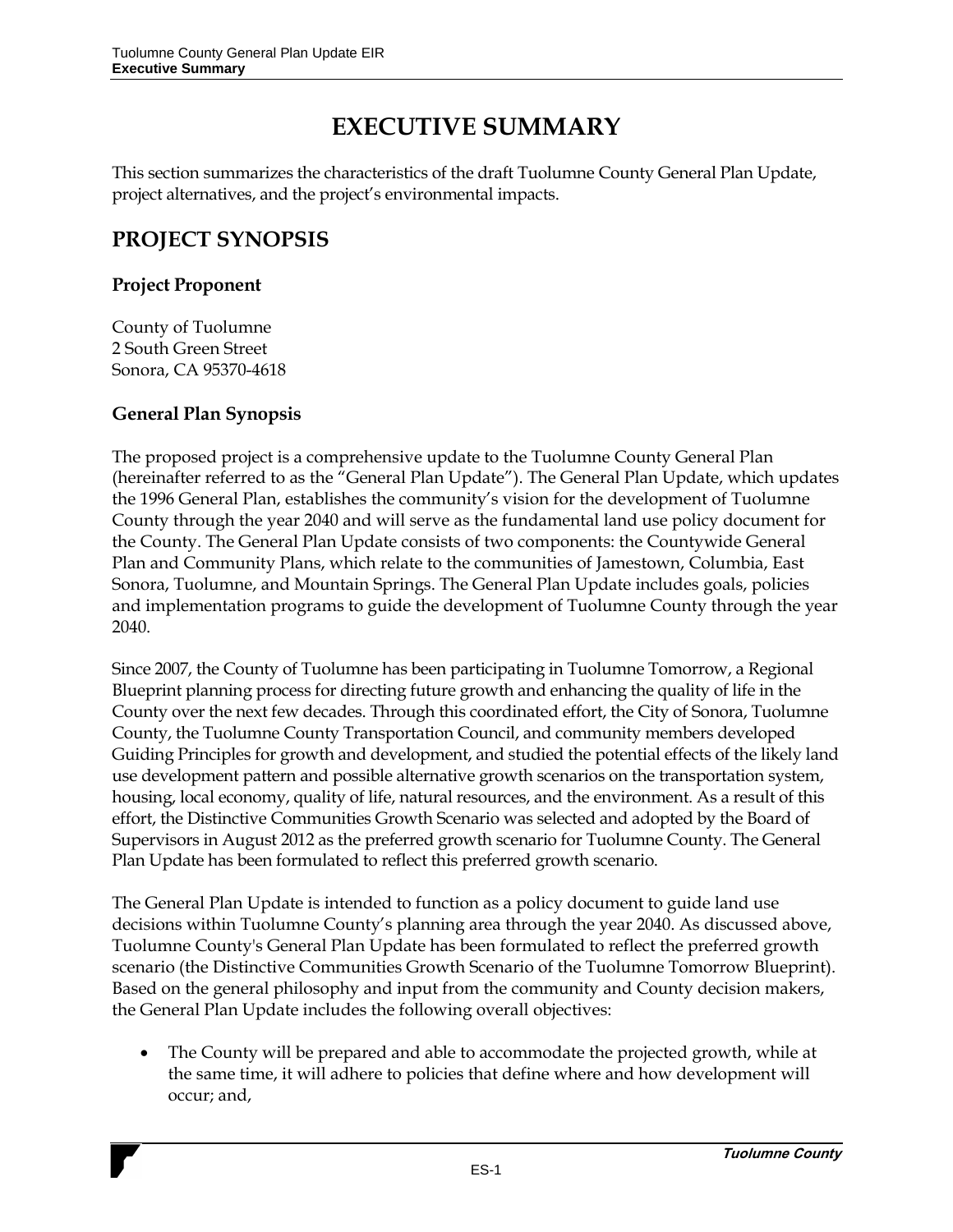- Each community will contain a well-defined, cohesive, and compact community built around an appropriately-scaled urban core and community gathering places. The size of each community will be based on a locally defined urban development boundary area as well as a defined community boundary; and,
- The County will balance the development with appropriate conservation of the County's natural and cultural resources.

Individual General Plan elements include specific goals, policies and implementation programs. The proposed project includes the update of the seven mandatory General Plan elements. Government Code Section 65302 requires a General Plan to have both a Conservation Element and an Open Space Element, but also authorizes these elements to be combined. Due to the similar themes of these elements, they have been combined in the proposed General Plan Update as the Natural Resources Element to minimize redundancy. The mandatory elements included in the General Plan Update are as follows:

- Land Use Element
- Circulation Element
- Housing Element
- Natural Resources Element
- Noise Element
- Safety Element

In addition to the mandatory elements discussed above, the comprehensive update of Tuolumne County's General Plan includes the following optional elements:

- Public Facilities and Services Element
- Recreation Element
- Cultural Resources Management Element
- Economic Development Element
- Agricultural Resources Element
- Air Quality Element
- Community Identity Element

Furthermore, two new optional elements are included as part of the General Plan Update, which are as follows:

- Water Resources Element
- Healthy Communities Element

Finally, there are plans for five of Tuolumne County's individual communities, which include:

- Jamestown Community Plan
- Columbia Community Plan
- East Sonora Community Plan
- Tuolumne Community Plan
- Mountain Springs Community Plan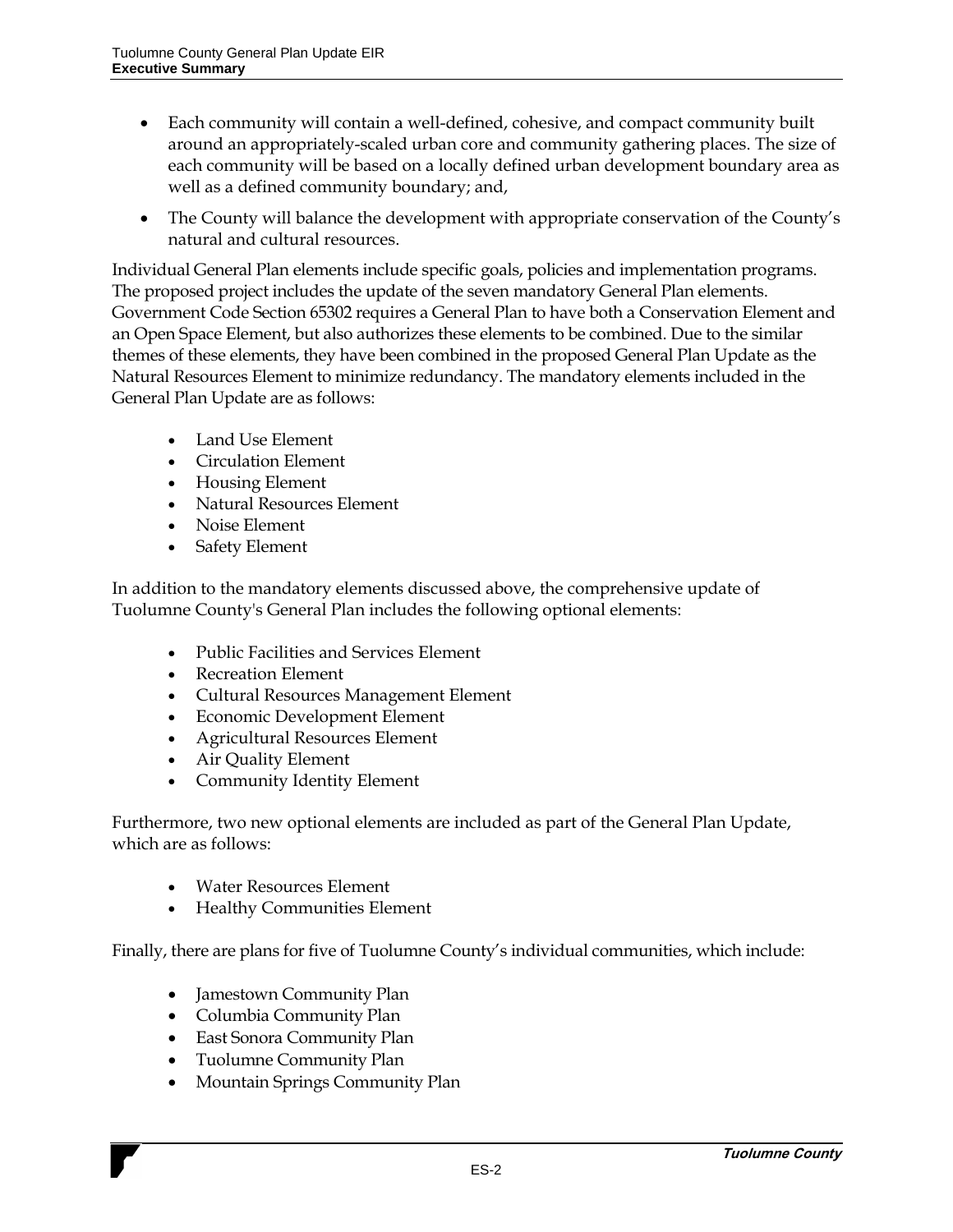## **SCOPE AND CONTENT OF THE EIR**

The following issues are evaluated in the Draft EIR:

- 
- *Agricultural and Forestry Resources Noise*
- 
- *Biological Resources Public Services*
- Cultural Resources **•** *Recreation*
- 
- *Hazards & Hazardous Materials Utilities/Service Systems*
- *Hydrology/Water Quality*
- *Aesthetics Land Use/Planning*
	-
- *Air Quality Population/Housing*
	-
	-
- *Geology/Soils Transportation and Circulation*
	-

### **ALTERNATIVES**

As required by CEQA, this section evaluates a range of alternatives to the proposed project. Alternatives analyzed in Section 6.0 include the following growth scenarios identified through the Tuolumne Tomorrow Regional Blueprint process:

- *Alternative 1: No Project (Recent Trends, Existing)*
- *Alternative 2: Public Services*
- *Alternative 3: Recent Trends, Proposed*

Each of the alternatives discussed in Section 6.0 are summarized below.

- *The No Project alternative is a "business-as-usual" scenario based on current land use designations within the existing County General Plan (1996). It assumes no change in market demand for housing types and would continue the existing pattern of suburban development in which Low Density Residential is the primary housing choice. This scenario would require dependency on automobiles for many parts of Tuolumne County because walkable communities, defined as a 5-minute walk (1/4 mile) between home and the core of a community, shopping, jobs, recreation, community facilities and transit, would exist only within community cores. For greenhouse gas emissions, the No Project alternative assumes that the County would continue to apply countywide reduction targets for greenhouse gas (GHG) emissions and project-level thresholds for discretionary entitlements from the Tuolumne County Regional Blueprint Greenhouse Gas Study (adopted in January 2012).*
- *The Public Services alternative would allocate new development at higher densities in locations closer to multiple public services, such as major transportation corridors, transit lines, public water and sewer, and parks. This scenario would focus growth based on the general availability of public infrastructure and services, without necessarily distinguishing communities as rural or urban. Development would continue to grow within defined communities; however, in contrast to the Distinctive Communities Growth Scenario that guides the proposed General Plan Update, development also would radiate outward along a select number of arterials, major collectors, and transit corridors where public water and sewer exist. This radial development would create linear communities containing a mix of multi-family housing, townhouses, neighborhood commercial, and traditional neighborhoods. This scenario would result in some dependency on automobiles for residents residing beyond*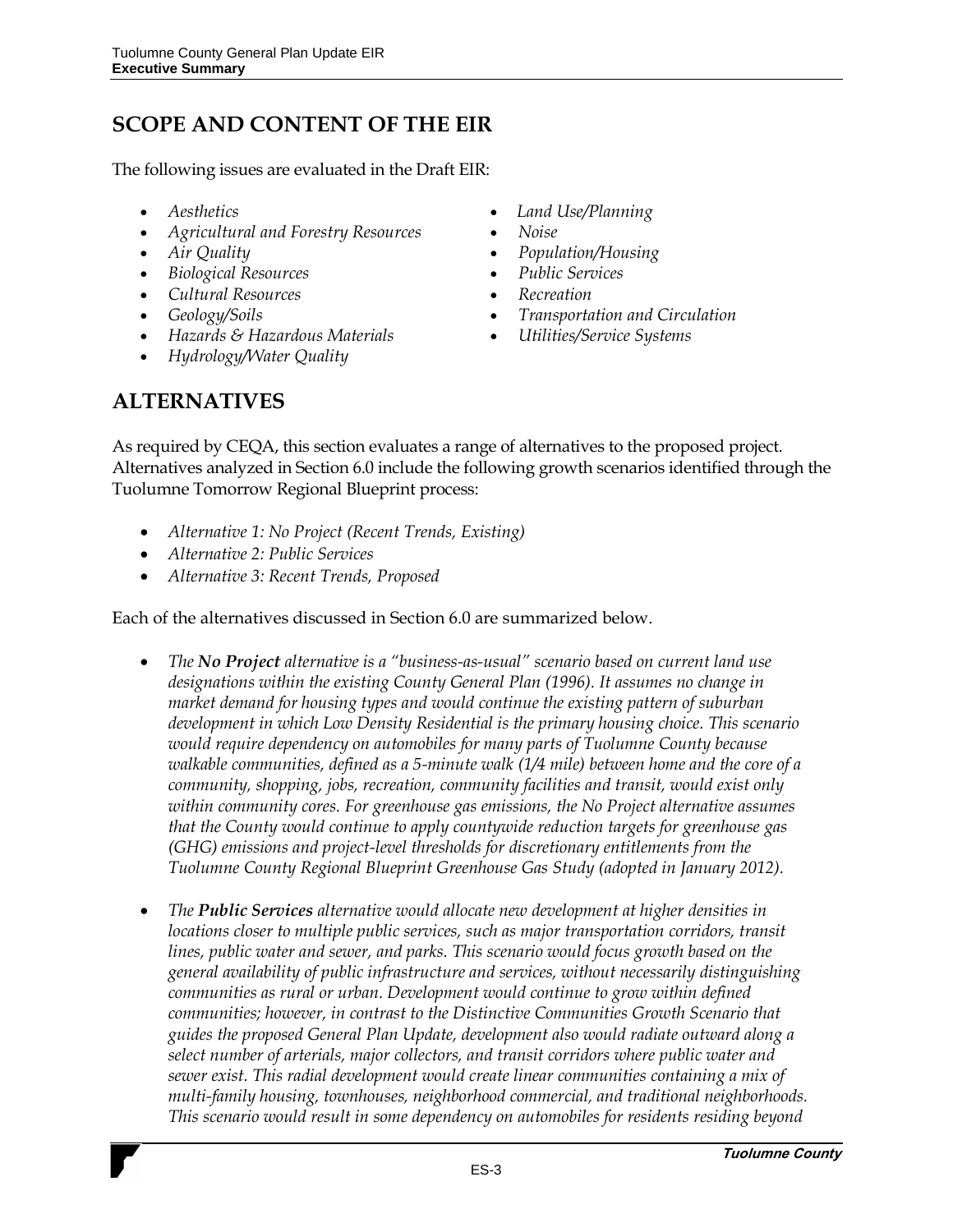*transit corridors and community cores. The amount of Mixed-Use land uses would increase by placing these uses in close proximity to transit stations and community cores, thereby increasing walkability in these areas. The proposed policies and implementation programs in the General Plan Update would still apply to this alternative, with the exception of ones that are narrowly tailored to the proposed Distinctive Communities Growth Scenario.*

 *The Recent Trends, Proposed alternative represents an intermediate land-use scenario with a density in-between the conditions in the year 2010 (prior to the adoption of the Tuolumne Tomorrow Regional Blueprint and the adoption of the Distinctive Communities Growth Scenario) and the Distinctive Communities scenario. This scenario would generally continue the existing pattern of development, in which Low Density Residential is the primary type of*  residential development. This scenario would require auto dependency for many parts of *Tuolumne County, because walkable communities, defined as a 5-minute walk (1/4 mile) between home and the core of a community, shopping, jobs, recreation, community facilities and transit, would exist only within community cores. But this alternative would promote more density near existing communities, somewhat similar to the proposed General Plan Update, but not to the same level as the General Plan Update. Thus while this alternative would have some similar goals and policies for land use as the proposed General Plan Update, it would also maintain some of the existing development trends similar to conditions prior to the year 2010 (when the Tuolumne Tomorrow Regional Blueprint was adopted). The proposed policies and implementation programs in the General Plan Update would still apply to this alternative, with the exception of ones that are narrowly tailored to the proposed Distinctive Communities Growth Scenario.*

# **AREAS OF KNOWN CONTROVERSY**

Based on the comments received by County staff, some concerns have been expressed regarding the General Plan Update. Areas of concern include the following: Agricultural Resources, specifically related to agri-tourism and land use/zoning changes; Biological resources related to conversion of oak woodlands; and, Water use/water supply related to future growth and potential drought impacts. Impacts related to these issue areas are addressed in this EIR. Section 4.2, *Agricultural Resources*, addresses issues related to conversion of agricultural lands, land use and zoning changes for existing agricultural properties, and related to impacts associated with agritourism. Section 4.4, *Biological Resources*, addresses issues related to oak woodland conversion. And Sections 4.9, *Hydrology and Water Quality*, and 4.16, *Utilities and Service Systems*, discuss the existing water supplies in Tuolumne County and the potential impacts to water supply as a result of the potential growth in the County through the year 2040.

## **SUMMARY OF IMPACTS AND MITIGATION MEASURES**

Table ES-1 includes a brief description of the environmental issues relative to the proposed project, the identified environmental impacts, proposed mitigation measures, and residual impacts. Impacts are categorized by classes. Class I impacts are defined as significant, unavoidable adverse impacts which require a statement of overriding considerations to be issued per Section 15093 of the *State CEQA Guidelines* if the project is approved. Class II impacts are significant adverse impacts that can be feasibly mitigated to less than significant levels and which require findings to be made under Section 15091 of the *State CEQA Guidelines*. Class III impacts are considered less than significant impacts, and Class IV impacts are beneficial or neutral.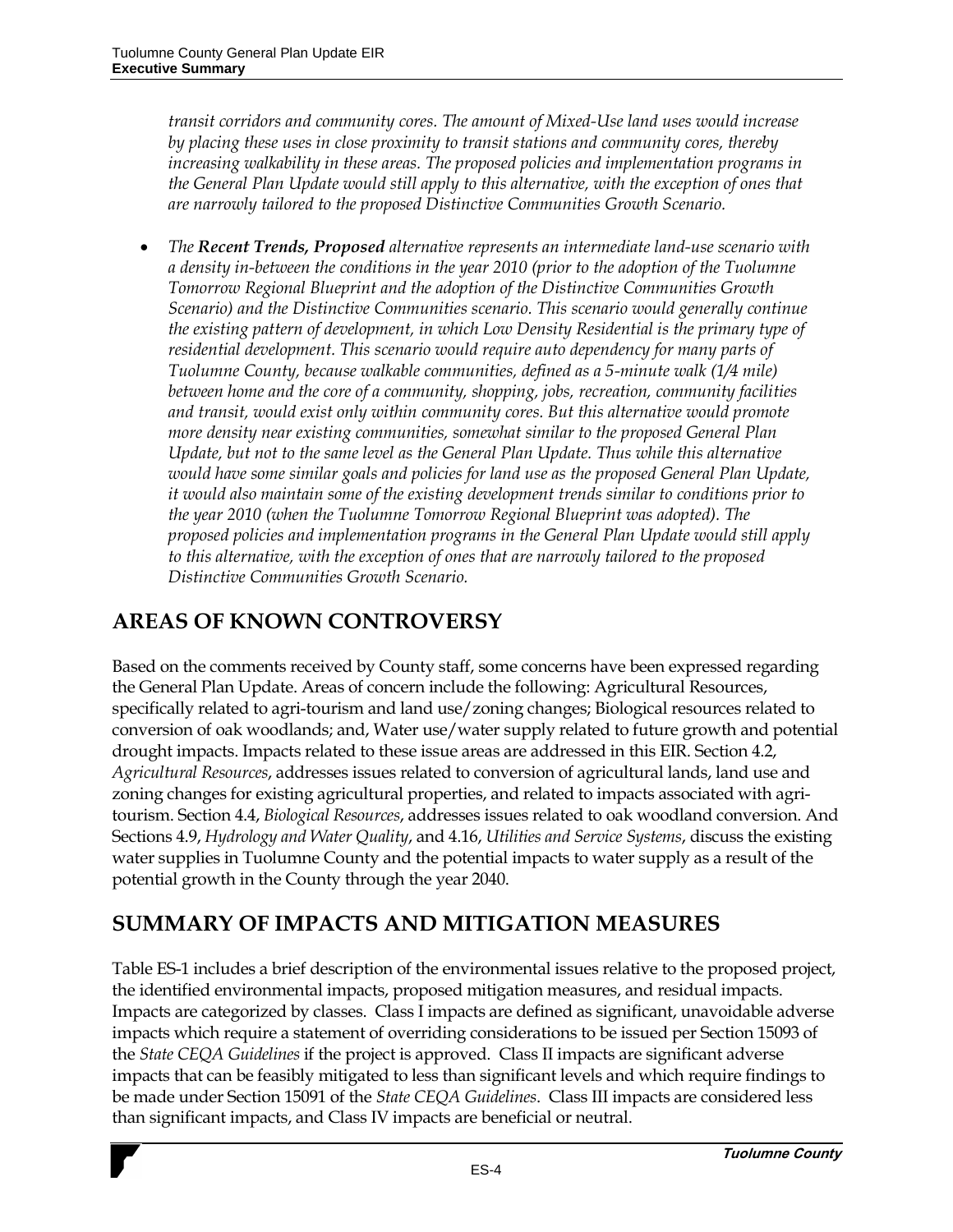| <b>Table ES-1</b>                                          |  |
|------------------------------------------------------------|--|
| Summary of Environmental Impacts, Mitigation Measures, and |  |
| <b>Significance After Mitigation</b>                       |  |

| Impact                                                                                                                                                                                                                                                                                                                                                                                                                                                                                                                                                                                                     | <b>Mitigation Measures</b>                                                                                                                                                                                                                                                                                                                                                                                                                                                                                                                                                                                                                           | <b>Significance After</b><br><b>Mitigation</b>                                                                  |
|------------------------------------------------------------------------------------------------------------------------------------------------------------------------------------------------------------------------------------------------------------------------------------------------------------------------------------------------------------------------------------------------------------------------------------------------------------------------------------------------------------------------------------------------------------------------------------------------------------|------------------------------------------------------------------------------------------------------------------------------------------------------------------------------------------------------------------------------------------------------------------------------------------------------------------------------------------------------------------------------------------------------------------------------------------------------------------------------------------------------------------------------------------------------------------------------------------------------------------------------------------------------|-----------------------------------------------------------------------------------------------------------------|
|                                                                                                                                                                                                                                                                                                                                                                                                                                                                                                                                                                                                            | <b>AESTHETICS</b>                                                                                                                                                                                                                                                                                                                                                                                                                                                                                                                                                                                                                                    |                                                                                                                 |
| Impact AES-1 The General Plan<br>Update would facilitate development<br>visible from locally designated scenic<br>routes; however, it would minimize<br>impacts to scenic vistas by channeling<br>development to existing urban<br>communities. Proposed policies also<br>would protect scenic vistas along<br>locally designated scenic routes. No<br>officially designated State Scenic<br>Highways occur in Tuolumne County.<br>Therefore, impacts to scenic routes<br>and vistas would be Class III, less than<br>significant.                                                                         | No significant impacts are identified, so no<br>mitigation measures are required.                                                                                                                                                                                                                                                                                                                                                                                                                                                                                                                                                                    | Impacts would be less than<br>significant without mitigation.                                                   |
| Impact AES-2 The General Plan<br>Update would promote dense growth<br>near existing community nodes and<br>encourage infill development, which<br>would minimize changes to the<br>County's predominantly rural<br>character. Proposed policies also<br>would protect the visual character of<br>communities with historic buildings.<br>Therefore, impacts would be Class III,<br>less than significant.                                                                                                                                                                                                  | No significant impacts are identified, so no<br>mitigation measures are required.                                                                                                                                                                                                                                                                                                                                                                                                                                                                                                                                                                    | Impacts would be less than<br>significant without mitigation.                                                   |
| Impact AES-3 The General Plan<br>Update would facilitate development<br>that would introduce new sources of<br>light and glare, which would increase<br>overall ambient night-time light and<br>daytime glare from building materials.<br>Although proposed dark sky standards<br>for the communities of Tuolumne and<br>Jamestown would minimize light<br>spillover and glare in those planning<br>areas, the General Plan Update does<br>not include standards for light and<br>glare in other unincorporated areas.<br>Impacts to existing development would<br>be Class II, significant but mitigable. | The following measure shall be incorporated<br>as a county-wide General Plan policy in the<br>updated Community Identity Element to<br>reduce light and glare impacts to less than<br>significant levels:<br>AES-3 Policy 13.C.12: Minimize Light and<br>Glare. Preserve the existing nighttime<br>environment by limiting the illumination of<br>areas surrounding new development. New<br>lighting that is part of residential, commercial,<br>industrial, or recreational development shall be<br>oriented away from off-site sensitive uses, and<br>should be hooded, shielded, and located to<br>direct light pools downward and prevent glare. | Implementation of the<br>proposed policy would reduce<br>potential impacts to a less<br>than significant level. |
| <b>AGRICULTURAL RESOURCES</b>                                                                                                                                                                                                                                                                                                                                                                                                                                                                                                                                                                              |                                                                                                                                                                                                                                                                                                                                                                                                                                                                                                                                                                                                                                                      |                                                                                                                 |
| Impact AG-1 The General Plan<br>Update is intended to centralize urban<br>development within communities and<br>avoid disruption to agricultural lands.<br>Although 4,509 acres of Agricultural<br>land would be redesignated to other<br>land uses, the majority of this area is<br>already developed with residential<br>uses. Proposed policies also would<br>conserve agricultural resources.                                                                                                                                                                                                          | No measures are available to mitigate the loss<br>of agricultural lands, as the potential loss of<br>Important Farmland cannot be quantified.                                                                                                                                                                                                                                                                                                                                                                                                                                                                                                        | Impacts would be significant<br>and unavoidable.                                                                |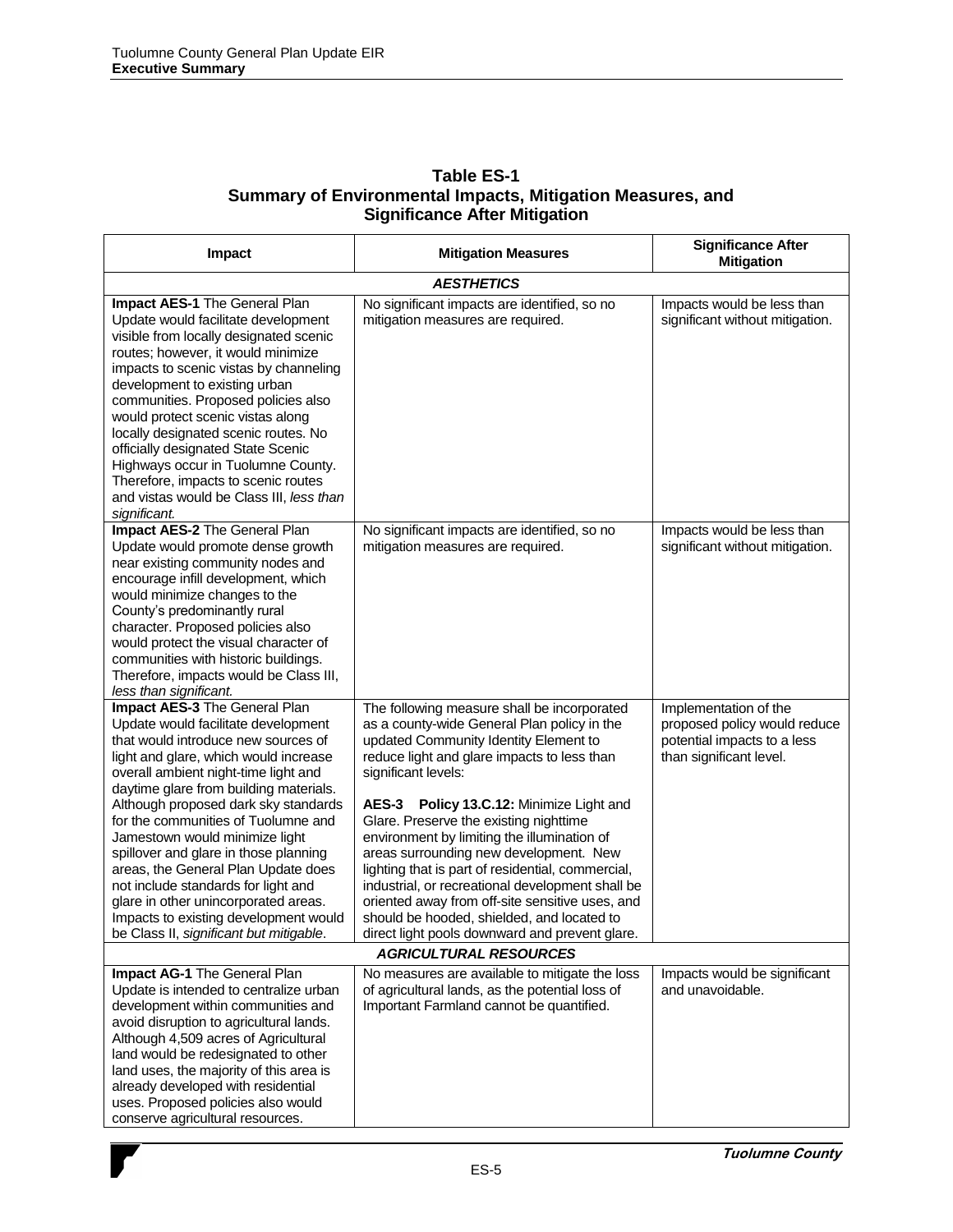| <b>Table ES-1</b>                                          |  |
|------------------------------------------------------------|--|
| Summary of Environmental Impacts, Mitigation Measures, and |  |
| <b>Significance After Mitigation</b>                       |  |

| Impact                                                                                                                                                                                                                                                                                                                                                                                                                                                                                                                                                                                                                                                                                                                                                                             | <b>Mitigation Measures</b>                                                                                                                                                                                                                                                                                                                                                                                                                                                                | <b>Significance After</b><br><b>Mitigation</b>                                                 |
|------------------------------------------------------------------------------------------------------------------------------------------------------------------------------------------------------------------------------------------------------------------------------------------------------------------------------------------------------------------------------------------------------------------------------------------------------------------------------------------------------------------------------------------------------------------------------------------------------------------------------------------------------------------------------------------------------------------------------------------------------------------------------------|-------------------------------------------------------------------------------------------------------------------------------------------------------------------------------------------------------------------------------------------------------------------------------------------------------------------------------------------------------------------------------------------------------------------------------------------------------------------------------------------|------------------------------------------------------------------------------------------------|
| However, new development may result<br>in conversion of Important Farmland.<br>Impacts would be Class I, significant<br>and unavoidable.                                                                                                                                                                                                                                                                                                                                                                                                                                                                                                                                                                                                                                           |                                                                                                                                                                                                                                                                                                                                                                                                                                                                                           |                                                                                                |
| Impact AG-2 Although the General<br>Plan Update would redesignate 1,194<br>acres of timberland, this land would<br>remain in timber production under the<br>Public land use designation. Proposed<br>policies also would protect timber<br>resources from urban development.<br>Impacts from the rezoning or loss of<br>timber land would be Class III, less<br>than significant.                                                                                                                                                                                                                                                                                                                                                                                                  | No significant impacts were identified.                                                                                                                                                                                                                                                                                                                                                                                                                                                   | Impacts would be less than<br>significant without mitigation.                                  |
| Impact AG-3 Future development<br>under the General Plan Update could<br>conflict with Williamson Act contracts<br>on some properties. Impacts would be<br>Class I, significant and unavoidable.                                                                                                                                                                                                                                                                                                                                                                                                                                                                                                                                                                                   | Under the proposed land use plan that would<br>allow urban development within communities<br>and rural residential development in<br>surrounding areas, no mitigation is available to<br>prevent the potential loss of Williamson Act<br>contracts.                                                                                                                                                                                                                                       | Impacts would be significant<br>and unavoidable.                                               |
| Impact AG-4 The General Plan<br>Update would alter the present land<br>use pattern in portions of the County<br>and may result in incompatibilities<br>where urban and agricultural uses<br>would directly abut each other. The<br>proposed allowance of commercial<br>events on agricultural land also may<br>result in incompatibilities with nearby<br>agricultural operations. However, land<br>use conflicts would be reduced through<br>the separation of potentially conflicting<br>land uses, proposed policies, the<br>review process for Conditional Use<br>Permits, and application of the<br>County's Right to Farm Ordinance.<br>Therefore, impacts that would occur<br>from urban development and<br>commercial events would be Class III,<br>less than significant. | No significant impacts were identified.                                                                                                                                                                                                                                                                                                                                                                                                                                                   | Impacts would be less than<br>significant without mitigation.                                  |
|                                                                                                                                                                                                                                                                                                                                                                                                                                                                                                                                                                                                                                                                                                                                                                                    | <b>AIR QUALITY</b>                                                                                                                                                                                                                                                                                                                                                                                                                                                                        |                                                                                                |
| <b>Impact AQ-1</b> Construction activities<br>associated with future development<br>envisioned by the General Plan<br>Update would have the potential to<br>result in temporary adverse impacts on<br>air quality in Tuolumne County.<br>Impacts would be Class II, significant<br>but mitigable.                                                                                                                                                                                                                                                                                                                                                                                                                                                                                  | Temporary construction impacts associated<br>with development envisioned by the General<br>Plan would be reduced through<br>implementation of AQ-1.<br>AQ-1: Air Quality Element Policies and<br><b>Actions for Construction Emissions. The</b><br>following implementation program should be<br>added to the General Plan's Air Quality<br>Element:<br>Implementation Program 12.A.m: The<br>following shall be adhered to during project<br>construction to reduce air quality impacts: | Impact would be less than<br>significant with<br>implementation of mitigation<br>measure AQ-1. |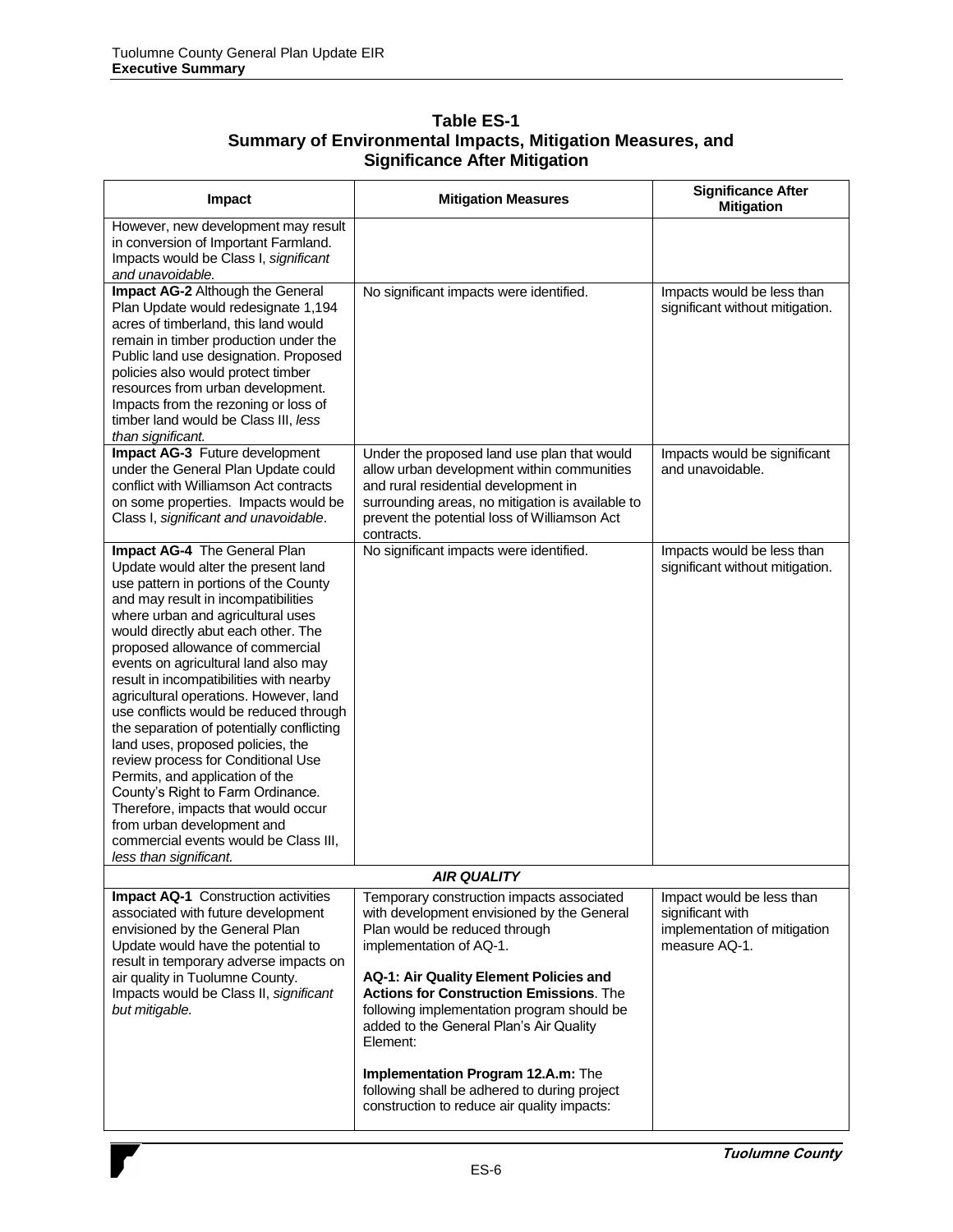| Impact                                                                                                                                                                                                                                                                                                                                                                         | <b>Mitigation Measures</b>                                                                                                                                                                                                                                                                                                                                                                                                                                                                                                                                                                                                                                                                                                                                                                                                                                                                                                                                                                                                                                                                                                                                                                                                                                                                                                                                                                                                                                                                                                                                                                                             | <b>Significance After</b><br><b>Mitigation</b>                                                                                                                                                                                                                                                        |
|--------------------------------------------------------------------------------------------------------------------------------------------------------------------------------------------------------------------------------------------------------------------------------------------------------------------------------------------------------------------------------|------------------------------------------------------------------------------------------------------------------------------------------------------------------------------------------------------------------------------------------------------------------------------------------------------------------------------------------------------------------------------------------------------------------------------------------------------------------------------------------------------------------------------------------------------------------------------------------------------------------------------------------------------------------------------------------------------------------------------------------------------------------------------------------------------------------------------------------------------------------------------------------------------------------------------------------------------------------------------------------------------------------------------------------------------------------------------------------------------------------------------------------------------------------------------------------------------------------------------------------------------------------------------------------------------------------------------------------------------------------------------------------------------------------------------------------------------------------------------------------------------------------------------------------------------------------------------------------------------------------------|-------------------------------------------------------------------------------------------------------------------------------------------------------------------------------------------------------------------------------------------------------------------------------------------------------|
| Impact AQ-2 Implementation of the<br>General Plan Update would result in<br>an overall reduction of on-road vehicle<br>emissions when compared to baseline<br>conditions and would not result in an<br>increase in emissions as compared to<br>the 'No Project' scenario. Therefore,<br>long-term operational impacts would<br>be Class III, less than significant.            | Exposed soils shall be watered as<br>$\bullet$<br>needed to control wind borne dust.<br>Exposed piles of dirt, sand, gravel, or<br>$\bullet$<br>other construction debris shall be<br>enclosed, covered and/or watered as<br>needed to control wind borne dust.<br>Vehicle trackout shall be minimized<br>$\bullet$<br>through the use of rubble strips and<br>wheel washers for all trucks and<br>equipment leaving the site.<br>Sweep streets once a day if visible soil<br>$\bullet$<br>materials are carried to adjacent streets<br>(recommend water sweepers with<br>reclaimed water)<br>On-site vehicle speed shall be limited to<br>$\bullet$<br>15 miles per hour on unpaved surfaces.<br>Loads on all haul/dump trucks shall be<br>$\bullet$<br>covered securely or at least two feet of<br>freeboard shall be maintained on trucks<br>hauling loads.<br>Construction equipment shall be<br>$\bullet$<br>maintained and tuned at the interval<br>recommended by the manufacturers to<br>minimize exhaust emissions.<br>Equipment idling shall be kept to a<br>$\bullet$<br>minimum when equipment is not in use.<br>Construction equipment shall be in<br>$\bullet$<br>compliance with the California Air<br>Resources Board off-road and portable<br>equipment diesel particulate matter<br>regulations.<br>Alternative construction-related air quality<br>measures may be adopted by the decision-<br>making body after considering a project-<br>specific air quality analysis prepared by a<br>qualified consultant.<br>Impacts would be less than significant;<br>therefore, no mitigation is required. | Impacts would be less than<br>significant without mitigation.                                                                                                                                                                                                                                         |
| Impact AQ-3 The General Plan<br>Update would facilitate residential<br>development in proximity to local<br>roadways and other potential sources<br>of toxic air pollutants, which may<br>increase exposure of sensitive<br>receptors to hazardous air pollutants<br>that may cause health risks and odors<br>that may be a nuisance. Local<br>roadways within Tuolumne County | Potential impacts to sensitive receptors<br>associated with development envisioned by<br>the General Plan Update would be reduced<br>through implementation of Mitigation Measure<br>AQ-2.<br>AQ-2: Air Quality Element Policies and<br><b>Implementation Programs for Sensitive</b><br>Receptors. The following implementation<br>programs should be added to Policy 12.A.1 of                                                                                                                                                                                                                                                                                                                                                                                                                                                                                                                                                                                                                                                                                                                                                                                                                                                                                                                                                                                                                                                                                                                                                                                                                                        | Mitigation measure AQ-2<br>would assure that sensitive<br>receptors would not be<br>exposed to substantial<br>pollutant concentrations<br>through a variety of measures<br>that would feasibly avoid or<br>minimize exposure to public<br>health impacts as identified in<br>the CARB Air Quality and |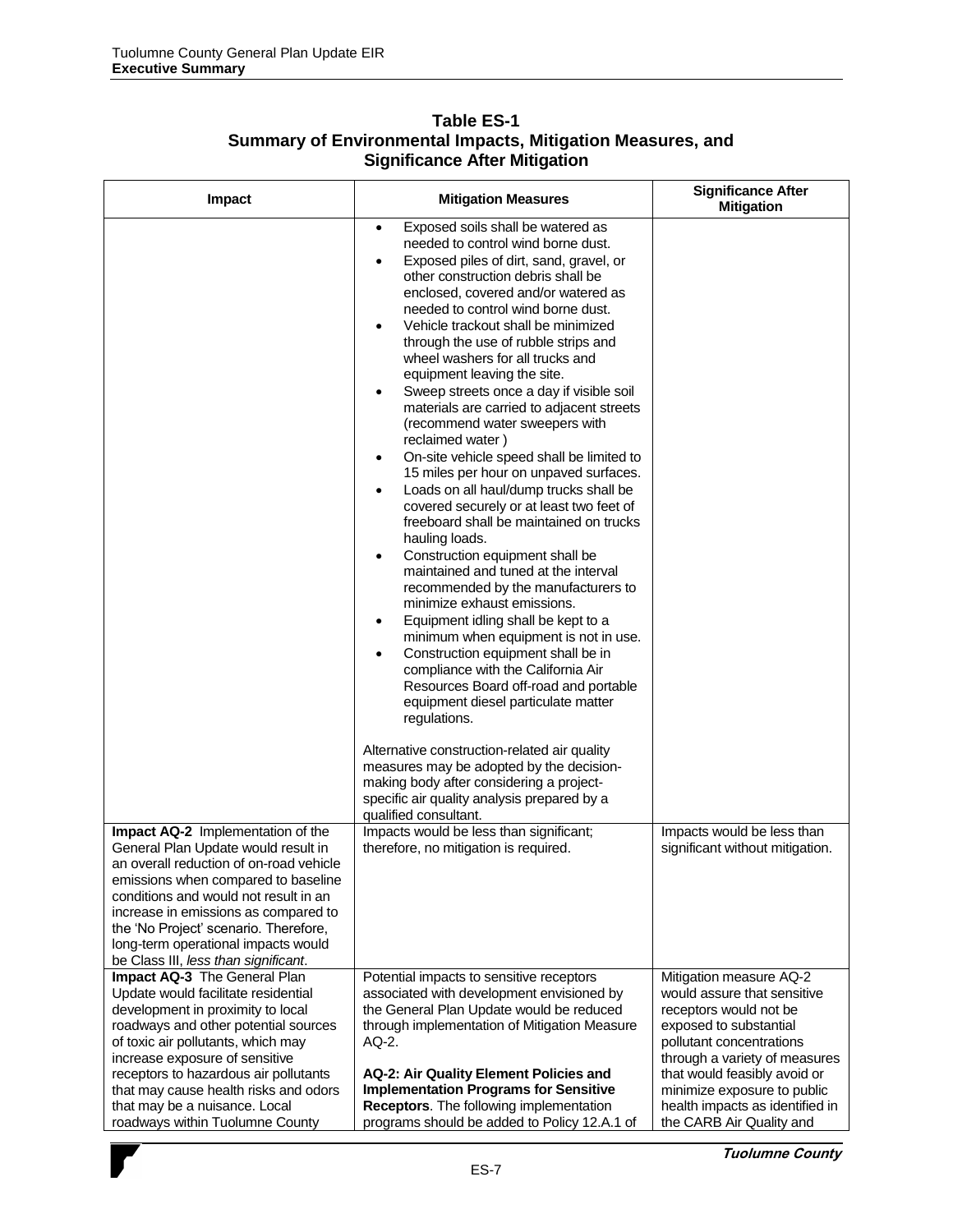| <b>Table ES-1</b>                                          |
|------------------------------------------------------------|
| Summary of Environmental Impacts, Mitigation Measures, and |
| <b>Significance After Mitigation</b>                       |

| Impact                                                                                                                                                                                                                                                                                                                                                                                                                                                                                                                                                | <b>Mitigation Measures</b>                                                                                                                                                                                                                                                                                                                                                                                                                                                                                                                                                                                                                                                                                                                                                                                                                                                                                                                                                                                                                                                                                                                                                                                                                                                                     | <b>Significance After</b><br><b>Mitigation</b>                                                                                                                           |
|-------------------------------------------------------------------------------------------------------------------------------------------------------------------------------------------------------------------------------------------------------------------------------------------------------------------------------------------------------------------------------------------------------------------------------------------------------------------------------------------------------------------------------------------------------|------------------------------------------------------------------------------------------------------------------------------------------------------------------------------------------------------------------------------------------------------------------------------------------------------------------------------------------------------------------------------------------------------------------------------------------------------------------------------------------------------------------------------------------------------------------------------------------------------------------------------------------------------------------------------------------------------------------------------------------------------------------------------------------------------------------------------------------------------------------------------------------------------------------------------------------------------------------------------------------------------------------------------------------------------------------------------------------------------------------------------------------------------------------------------------------------------------------------------------------------------------------------------------------------|--------------------------------------------------------------------------------------------------------------------------------------------------------------------------|
| have low traffic volumes and would not<br>represent a significant source of<br>hazardous pollutants. In addition,<br>implementation of the General Plan<br>Update would not result in a regional<br>increase in toxic air emissions when<br>compared to the 'No Project' scenario.<br>However, siting of new sensitive<br>receptors within close proximity to toxic<br>emissions generating facilities may<br>occur as a result of development<br>facilitated by the General Plan Update.<br>Impacts would be Class II, significant<br>but mitigable. | the General Plan Update Air Quality Element:<br>Implementation Program 12.A.n: Do not<br>locate new urban residential development<br>projects and projects categorized as sensitive<br>receptors (e.g., hospitals, convalescent homes<br>and schools) within 500 feet from industrial<br>sites and/or sites that may emit toxic or<br>hazardous pollutants. If a 500 foot buffer is not<br>feasible, compliance with Implementation<br>Program 12.A.o shall be required.<br>Implementation Program 12.A.n is no longer<br>applicable once buffer zones are established<br>per Implementation Program 12.A.j and<br>12.A.k.                                                                                                                                                                                                                                                                                                                                                                                                                                                                                                                                                                                                                                                                     | Land Use Handbook (June<br>2005). With the<br>implementation of the above<br>mitigation, impacts related to<br>potential health risks would<br>be less than significant. |
|                                                                                                                                                                                                                                                                                                                                                                                                                                                                                                                                                       | Implementation Program 12.A.o: The<br>following measures (as appropriate and<br>feasible) shall be incorporated into any project<br>building design for residential, school and other<br>sensitive uses located within 500 feet of toxic<br>emissions generating facilities (e.g.,<br>distribution centers, dry cleaning facilities, gas<br>stations, etc.) and other sources of diesel<br>particulate matter and other known<br>carcinogens. The project applicant shall retain<br>a qualified consultant to prepare a health risk<br>assessment in accordance with CARB and the<br>Office of Environmental Health and Hazard<br>Assessment requirements to determine the<br>exposure of project residents/occupants/users<br>to stationary air quality polluters prior to<br>issuance of a demolition, grading, or building<br>permit. The health risk assessment shall be<br>submitted to the County for review and<br>approval. The County shall implement any<br>approved health risk assessment<br>recommendations to a level which would not<br>result in exposure of sensitive receptors to<br>substantial pollutant concentrations.<br>Implementation Program 12.A.o is no longer<br>applicable once buffer zones are established<br>per Implementation Program 12.A.j and<br>12.A.k. |                                                                                                                                                                          |
| <b>BIOLOGICAL RESOURCES</b>                                                                                                                                                                                                                                                                                                                                                                                                                                                                                                                           |                                                                                                                                                                                                                                                                                                                                                                                                                                                                                                                                                                                                                                                                                                                                                                                                                                                                                                                                                                                                                                                                                                                                                                                                                                                                                                |                                                                                                                                                                          |
| Impact BIO-1 Development facilitated<br>by the General Plan Update may result<br>in impacts to special status plant and<br>animal species. However, the<br>proposed General Plan Update's<br>policies and implementation programs<br>would reduce potential impacts of<br>General Plan buildout. This impact<br>would be Class III, less than<br>significant.                                                                                                                                                                                         | Impacts would be less than significant;<br>therefore, no mitigation is required.                                                                                                                                                                                                                                                                                                                                                                                                                                                                                                                                                                                                                                                                                                                                                                                                                                                                                                                                                                                                                                                                                                                                                                                                               | Impacts would be less than<br>significant without mitigation.                                                                                                            |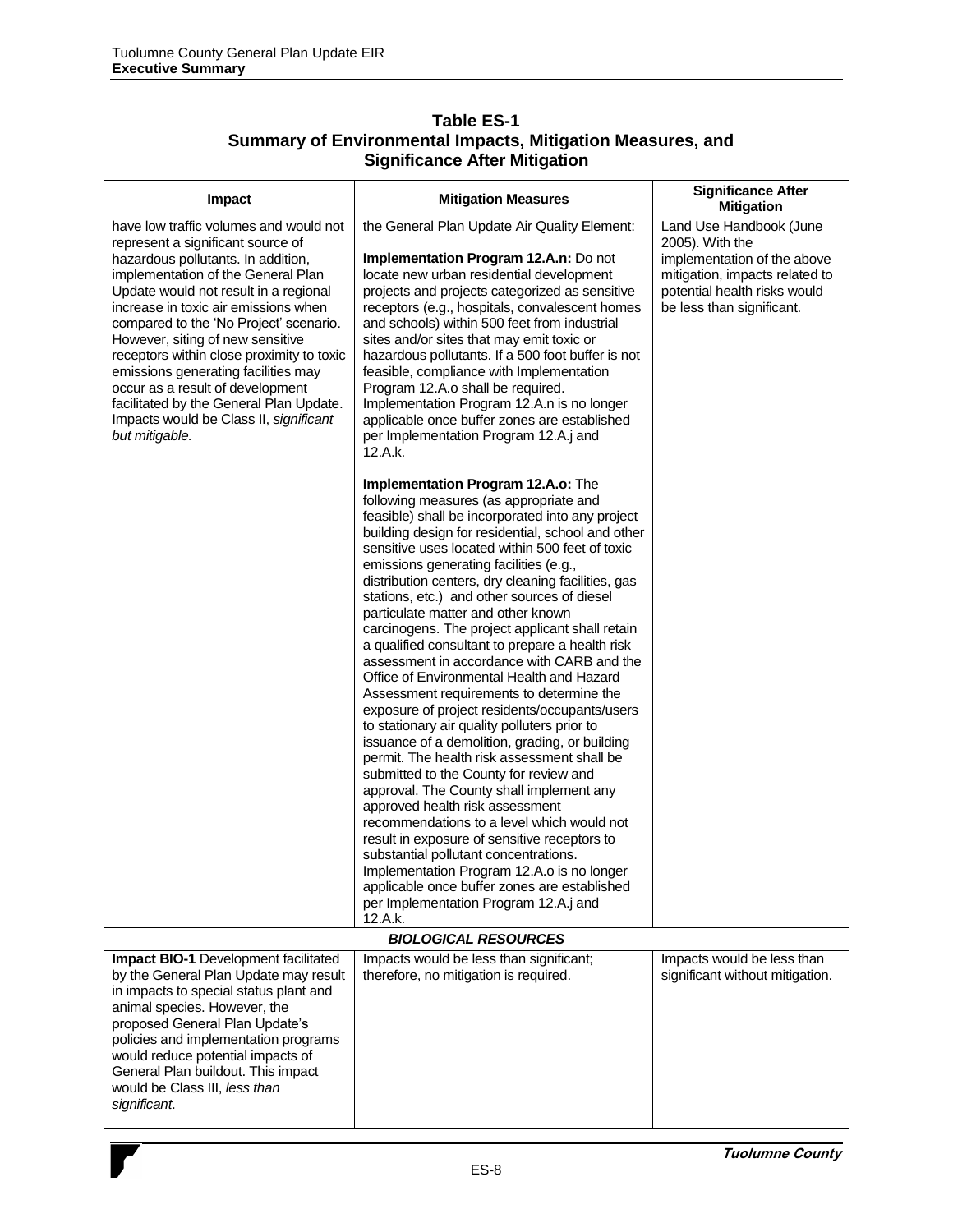| Table ES-1                                                 |  |
|------------------------------------------------------------|--|
| Summary of Environmental Impacts, Mitigation Measures, and |  |
| <b>Significance After Mitigation</b>                       |  |

| Impact                                                                                                                                                                                                                                                                                                                                                                                         | <b>Mitigation Measures</b>                                                                                                                                                                                                                                                                                                                                                                                                                                                                                                                                                                                                                                                                                                                                                                                                                                                                                                                                                                                                                                                                                                                                                                                                                                                                                                                                                                                                                                                                                                                                                                                                                                                                                                                                                                                                                                                                                                                                                                                                                   | <b>Significance After</b><br><b>Mitigation</b>                                                                                                                                                                                                                                                                                                                                                                                                                                                                                                                                                                                                                                                                                                                                                                                                                                                                                                                                                                                                                                                                                                                                                                                                                                                                                                                        |
|------------------------------------------------------------------------------------------------------------------------------------------------------------------------------------------------------------------------------------------------------------------------------------------------------------------------------------------------------------------------------------------------|----------------------------------------------------------------------------------------------------------------------------------------------------------------------------------------------------------------------------------------------------------------------------------------------------------------------------------------------------------------------------------------------------------------------------------------------------------------------------------------------------------------------------------------------------------------------------------------------------------------------------------------------------------------------------------------------------------------------------------------------------------------------------------------------------------------------------------------------------------------------------------------------------------------------------------------------------------------------------------------------------------------------------------------------------------------------------------------------------------------------------------------------------------------------------------------------------------------------------------------------------------------------------------------------------------------------------------------------------------------------------------------------------------------------------------------------------------------------------------------------------------------------------------------------------------------------------------------------------------------------------------------------------------------------------------------------------------------------------------------------------------------------------------------------------------------------------------------------------------------------------------------------------------------------------------------------------------------------------------------------------------------------------------------------|-----------------------------------------------------------------------------------------------------------------------------------------------------------------------------------------------------------------------------------------------------------------------------------------------------------------------------------------------------------------------------------------------------------------------------------------------------------------------------------------------------------------------------------------------------------------------------------------------------------------------------------------------------------------------------------------------------------------------------------------------------------------------------------------------------------------------------------------------------------------------------------------------------------------------------------------------------------------------------------------------------------------------------------------------------------------------------------------------------------------------------------------------------------------------------------------------------------------------------------------------------------------------------------------------------------------------------------------------------------------------|
| Impact BIO-2 Development facilitated<br>by the General Plan Update may result<br>in impacts to riparian habitat or other<br>sensitive natural communities<br>identified in local or regional plans,<br>policies, or regulations, or by the<br>California Department of Fish and<br>Wildlife or U.S. Fish and Wildlife<br>Service. This impact would be Class II,<br>significant but mitigable. | The following mitigation measures are<br>recommended to reduce impacts to riparian<br>habitats and other sensitive plant communities.<br>BIO-2(a) Revision to Proposed<br>Implementation Program 4.J.g. The<br>following implementation program included in<br>the Tuolumne County General Plan Update<br>shall be revised as follows (additions to the<br>implementation program are shown in<br>underline):<br>4.J.g Mitigate Impacts Consistent with<br>State and Federal Law<br>Require development that is subject<br>to a discretionary entitlement from the<br>County and to environmental review<br>under the California Environmental<br>Quality Act (CEQA) to evaluate<br>potential impacts to biological<br>resources and mitigate significant<br>impacts for the following or as<br>otherwise required by State or<br>Federal law:<br>Threatened and Endangered plant<br>٠<br>and animal species listed by the<br>Federal Endangered Species Act.<br>Rare, Threatened and Endangered<br>$\bullet$<br>plant and animal species listed by the<br>California Endangered Species Act.<br>Other special status species<br>٠<br>including, but not limited to, Federal<br>candidate species for listing, State<br>candidate species for listing,<br>California Fully Protected Species,<br>California Species of Special<br>Concern, State designated Birds of<br>Prey (subject to Section 3503.5 of the<br>Fish and Game Code), birds subject<br>to the Migratory Bird Treaty Act, plant<br>species listed by the California Native<br>Plant Society as Rank 1 or 2, bald<br>eagles and golden eagles.<br>Riparian habitats and other<br>$\bullet$<br>vegetation alliances with State ranks<br>of S1-S3 that would be considered<br>sensitive.<br>Wetlands under either Federal or<br>$\bullet$<br>State jurisdiction.<br>Oak woodlands, except as provided<br>٠<br>in Implementation Program 4.J.h.<br>BIO-2(b) Revision of Implementation<br>Program 4.J.h. The following implementation<br>program included in the Tuolumne County | Implementation of mitigation<br>measure BIO-2(a) and BIO-<br>2(b) in combination with the<br>existing Oak Woodlands<br><b>Conservation Fund</b><br>established by the County<br>and Chapter 9.24 -<br>Premature Removal Of<br>Native Oak Trees, of the<br>County of Tuolumne<br>Ordinance Code and in<br>addition to the proposed<br>General Plan policies and<br>implementation programs<br>would reduce impacts<br>associated with build-out of<br>the General Plan Update to<br>riparian habitats and other<br>sensitive communities, such<br>as oak woodlands as<br>discussed above. With the<br>suggested revisions to<br><b>Implementation Measure</b><br>4.J.h as required by<br>Mitigation Measure BIO-2(b),<br>the total potential conversion<br>of oak woodland habitat on<br>private lands in the County<br>would be reduced from<br>approximately 2,606 acres to<br>approximately 553 acres.<br>Thus, the total potential<br>conversion of oak woodlands<br>would be reduced to<br>approximately 0.53% of the<br>total oak woodlands<br>countywide on private land.<br>Therefore, because the<br>potential conversion of oak<br>woodlands would be less<br>than 1%, impacts to riparian<br>habitats and other sensitive<br>communities would be<br>reduced to a less than<br>significant level with<br>implementation of the above<br>mitigation measure. |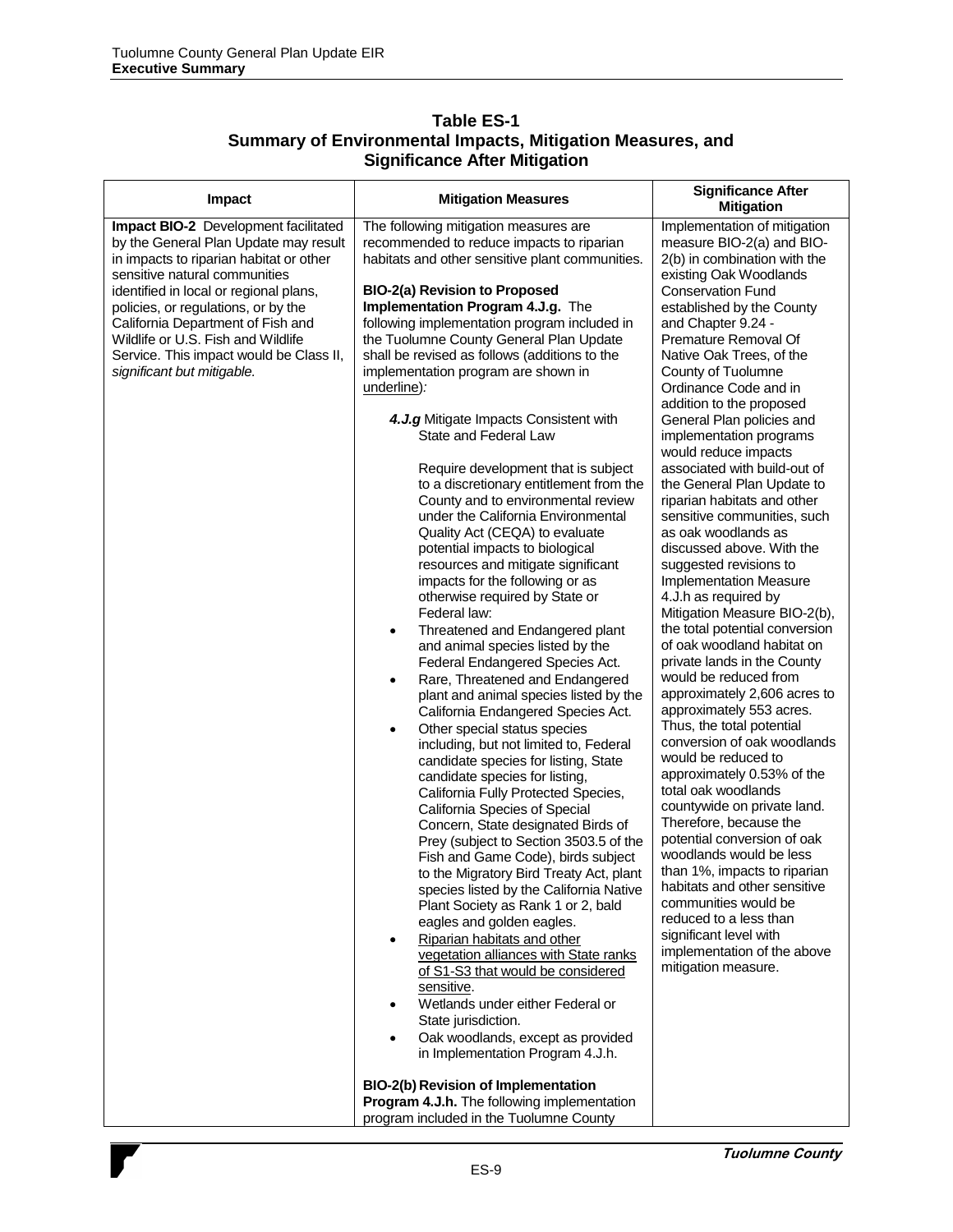| <b>Impact</b>                                                                                                                                                                                                                                                                                                                                                                 | <b>Mitigation Measures</b>                                                                                                                                                                                                                                                                | <b>Significance After</b><br><b>Mitigation</b>                |
|-------------------------------------------------------------------------------------------------------------------------------------------------------------------------------------------------------------------------------------------------------------------------------------------------------------------------------------------------------------------------------|-------------------------------------------------------------------------------------------------------------------------------------------------------------------------------------------------------------------------------------------------------------------------------------------|---------------------------------------------------------------|
|                                                                                                                                                                                                                                                                                                                                                                               | General Plan Update shall be revised as<br>follows.                                                                                                                                                                                                                                       |                                                               |
|                                                                                                                                                                                                                                                                                                                                                                               | 4.J.h Significance for Oak Woodland<br>Conversion. Where oak woodlands<br>occur, evaluate on a project-by-<br>project basis under the California<br>Environmental Quality Act (CEQA)<br>for the conversion of oak woodlands<br>as follows:                                                |                                                               |
|                                                                                                                                                                                                                                                                                                                                                                               | Oak woodland conversion on<br>$\bullet$<br>parcels two acres or smaller in area<br>or and that are designated for urban<br>land uses is not considered a<br>significant impact.<br>Oak woodland conversion on<br>parcels larger than two acres in area<br>where the oak woodland would be |                                                               |
|                                                                                                                                                                                                                                                                                                                                                                               | reduced by less than the following<br>percentages is not considered a<br>significant impact:<br>• Parcel size greater than 2 acres up<br>to $10$ acres = $50\%$<br>• Parcel size greater than 10 acres up                                                                                 |                                                               |
|                                                                                                                                                                                                                                                                                                                                                                               | to $20$ acres = $25%$<br>• Parcel size greater than 20 acres =<br>5 acres or 10%, whichever is greater<br>Oak woodland conversion on<br>$\bullet$<br>parcels larger than two acres in area                                                                                                |                                                               |
|                                                                                                                                                                                                                                                                                                                                                                               | or not designated for urban land<br>uses may be considered to not be a<br>significant impact if so determined<br>by the decision making body after<br>considering an analysis prepared by                                                                                                 |                                                               |
|                                                                                                                                                                                                                                                                                                                                                                               | a biologist, botanist, arborist or<br>registered professional forester on<br>the County's list of approved<br>environmental consultants. The<br>evaluation should take into account,                                                                                                      |                                                               |
|                                                                                                                                                                                                                                                                                                                                                                               | but is not limited to, the following:<br>The number of acres to be<br>converted<br>o Regional context<br>Quality/Condition<br>о<br>Structure<br>o<br>Rarity<br>$\mathsf{o}$                                                                                                               |                                                               |
| Impact BIO-3 Development facilitated<br>by the General Plan Update may result<br>in impacts to federally protected<br>wetlands as defined by Section 404 of<br>the Clean Water Act (including, but not<br>limited to, marsh, vernal pool, coastal,<br>etc.) through direct removal, filling,<br>hydrological interruption, or other<br>means. This impact would be Class III, | Impacts would be less than significant;<br>therefore, no mitigation is required.                                                                                                                                                                                                          | Impacts would be less than<br>significant without mitigation. |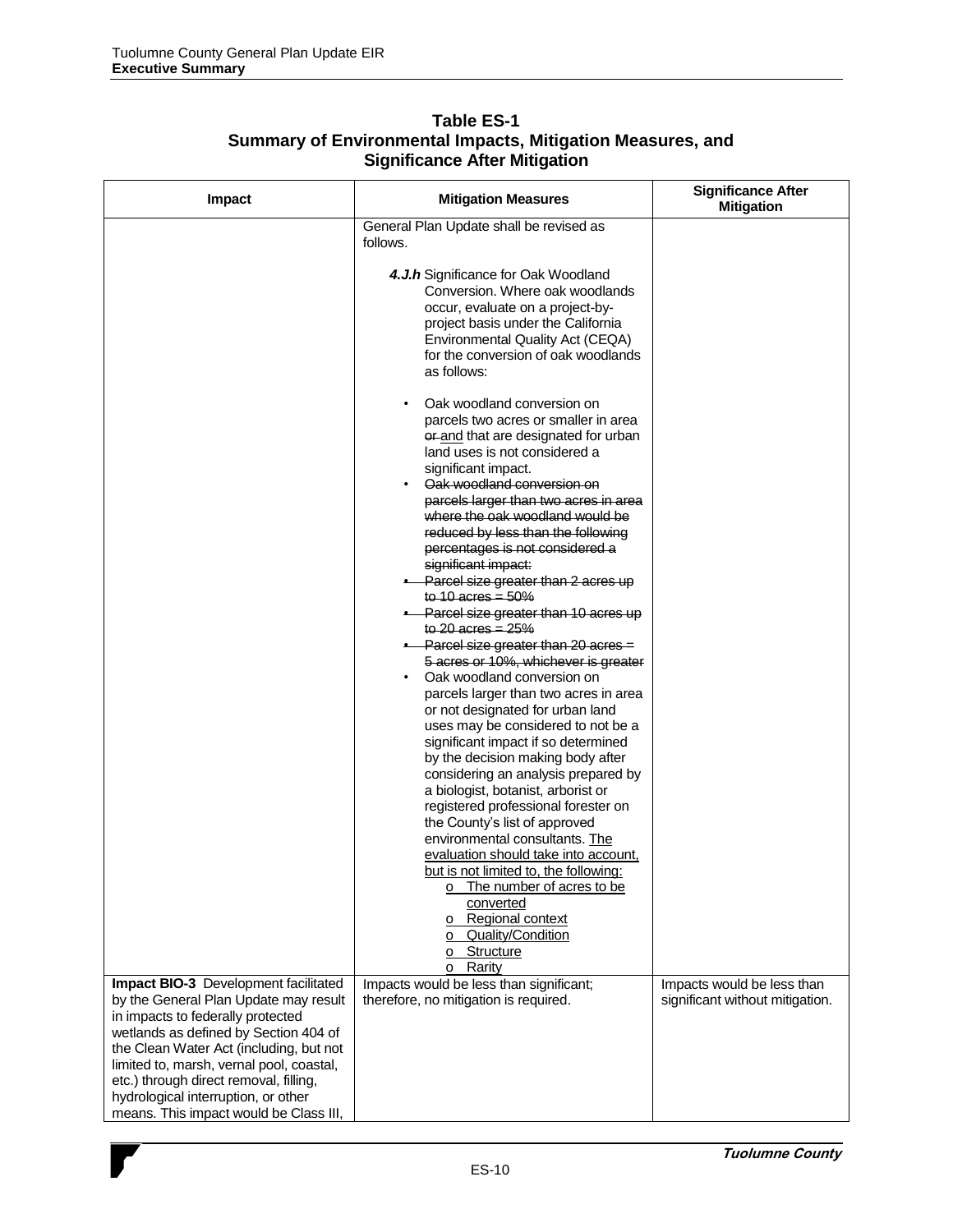| <b>Table ES-1</b>                                          |  |
|------------------------------------------------------------|--|
| Summary of Environmental Impacts, Mitigation Measures, and |  |
| <b>Significance After Mitigation</b>                       |  |

| Impact                                                                                                                                                                                                                                                                                      | <b>Mitigation Measures</b>                                                                                                                                                                                                                                                                                                                                                                                                                                                                                                                                                                                                                                                                                                                                                                                                                                                                                                                                                                                                                                                                                                                                                                                                                                                                                                                                                                                                                                          | <b>Significance After</b><br><b>Mitigation</b>                                                                                                                                                                         |
|---------------------------------------------------------------------------------------------------------------------------------------------------------------------------------------------------------------------------------------------------------------------------------------------|---------------------------------------------------------------------------------------------------------------------------------------------------------------------------------------------------------------------------------------------------------------------------------------------------------------------------------------------------------------------------------------------------------------------------------------------------------------------------------------------------------------------------------------------------------------------------------------------------------------------------------------------------------------------------------------------------------------------------------------------------------------------------------------------------------------------------------------------------------------------------------------------------------------------------------------------------------------------------------------------------------------------------------------------------------------------------------------------------------------------------------------------------------------------------------------------------------------------------------------------------------------------------------------------------------------------------------------------------------------------------------------------------------------------------------------------------------------------|------------------------------------------------------------------------------------------------------------------------------------------------------------------------------------------------------------------------|
| less than significant.                                                                                                                                                                                                                                                                      |                                                                                                                                                                                                                                                                                                                                                                                                                                                                                                                                                                                                                                                                                                                                                                                                                                                                                                                                                                                                                                                                                                                                                                                                                                                                                                                                                                                                                                                                     |                                                                                                                                                                                                                        |
| Impact BIO-4 Development facilitated<br>by the General Plan Update may<br>interfere substantially with the<br>movement of any resident or migratory<br>fish or wildlife species or with<br>established resident or migratory<br>wildlife corridors. Class II, significant<br>but mitigable. | <b>BIO-4(a) Revision to Proposed</b><br>Implementation Program 4.J.g. The<br>following implementation program included in<br>the Tuolumne County General Plan Update<br>shall be revised [underlined] as follows in<br>addition to BIO-2 [indicated in double<br>underline] above:                                                                                                                                                                                                                                                                                                                                                                                                                                                                                                                                                                                                                                                                                                                                                                                                                                                                                                                                                                                                                                                                                                                                                                                  | Implementation of the<br>proposed General Plan<br>policies and implementation<br>programs as well as<br>proposed mitigation<br>measures BIO-4(a) and BIO-<br>4(b) would reduce impacts of<br>General Plan build-out to |
|                                                                                                                                                                                                                                                                                             | 4.J.g<br>Mitigate Impacts Consistent<br>with State and Federal Law<br>Require development that is<br>subject to a discretionary<br>entitlement from the County and<br>to environmental review under<br>the California Environmental<br>Quality Act (CEQA) to evaluate<br>potential impacts to biological<br>resources and mitigate<br>significant impacts for the<br>following or as otherwise<br>required by State or Federal<br>law:<br>Threatened and Endangered<br>plant and animal species listed<br>by the Federal Endangered<br>Species Act.<br>Rare, Threatened and<br>Endangered plant and animal<br>species listed by the California<br><b>Endangered Species Act.</b><br>Other special status species<br>including, but not limited to,<br>Federal candidate species for<br>listing, State candidate species<br>for listing, California Fully<br>Protected Species, California<br>Species of Special Concern,<br>State designated Birds of Prey<br>(subject to Section 3503.5 of<br>the Fish and Game Code), birds<br>subject to the Migratory Bird<br>Treaty Act, plant species listed<br>by the California Native Plant<br>Society as Rank 1 or 2, bald<br>eagles and golden eagles.<br>Riparian habitats and other<br>vegetation alliances with State<br>ranks of S1-S3 that would be<br>considered sensitive.<br>Wetlands under either Federal<br>or State jurisdiction.<br>Oak woodlands, except as<br>provided in Implementation<br>Program 4.J.h. | wildlife movement and<br>corridors. Therefore, impacts<br>to wildlife movement would<br>be less than significant with<br>implementation of the above<br>mitigation measure.                                            |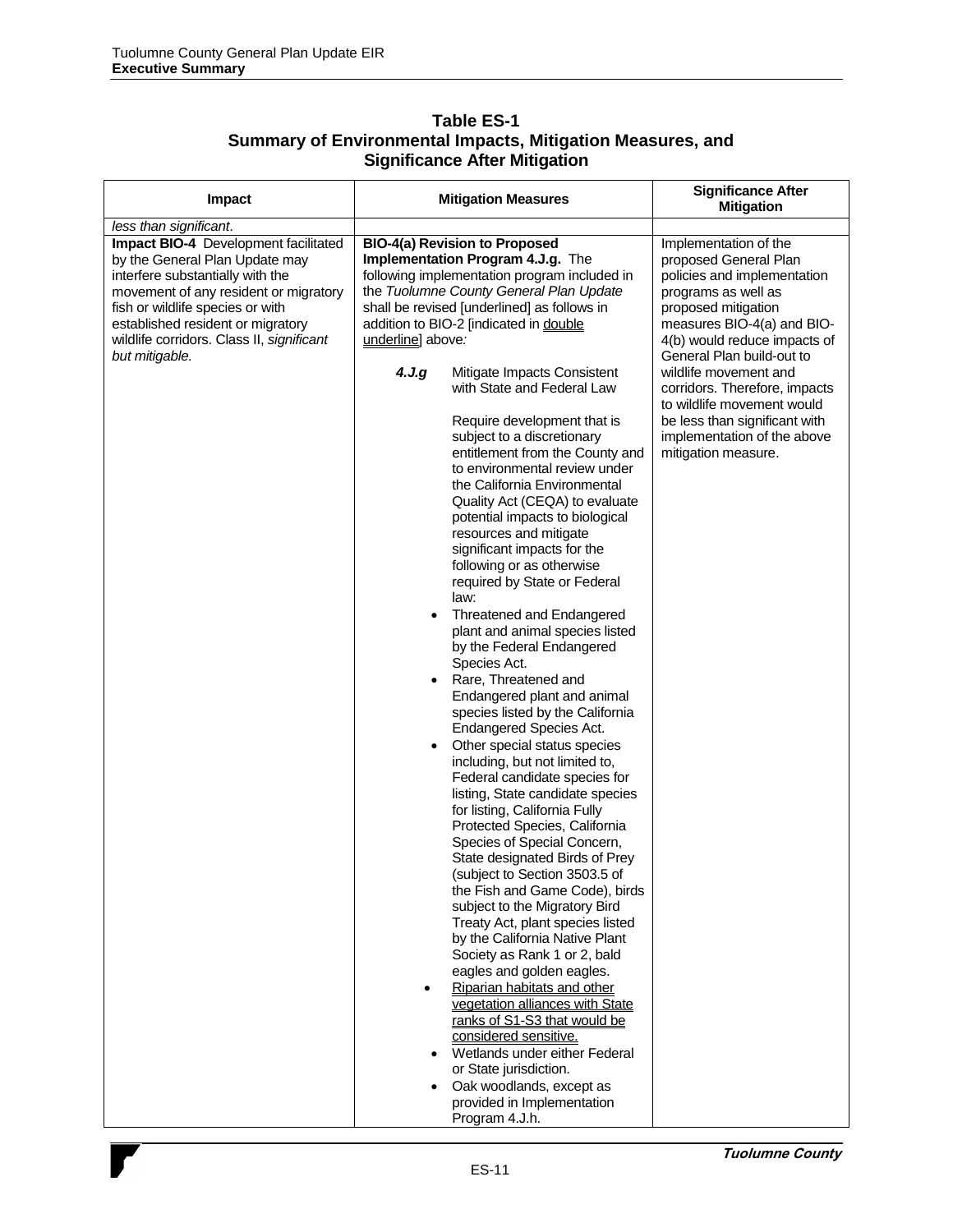| Impact                                                                                                                                                                                                                                                                                                                                                                                                                                                                   | <b>Mitigation Measures</b>                                                                                                                                                                                                                                                                                                                                                                                                                                                                                                                                                                                                                                                                                                                                                    | <b>Significance After</b><br><b>Mitigation</b>                |
|--------------------------------------------------------------------------------------------------------------------------------------------------------------------------------------------------------------------------------------------------------------------------------------------------------------------------------------------------------------------------------------------------------------------------------------------------------------------------|-------------------------------------------------------------------------------------------------------------------------------------------------------------------------------------------------------------------------------------------------------------------------------------------------------------------------------------------------------------------------------------------------------------------------------------------------------------------------------------------------------------------------------------------------------------------------------------------------------------------------------------------------------------------------------------------------------------------------------------------------------------------------------|---------------------------------------------------------------|
|                                                                                                                                                                                                                                                                                                                                                                                                                                                                          | Movement of any resident or<br>migratory fish or wildlife species<br>or established resident or<br>migratory wildlife corridors.<br>BIO-4(b)New Implementation Program to<br>Address Wildlife Movement. The following<br>implementation program shall be added to<br>the General Plan Update's Natural<br><b>Resources Element:</b>                                                                                                                                                                                                                                                                                                                                                                                                                                           |                                                               |
|                                                                                                                                                                                                                                                                                                                                                                                                                                                                          | 4.J.r<br>Encourage Development to be<br>compatible with wildlife<br>movement. The County should<br>work with applicants to<br>encourage preservation or<br>enhancement of upland habitat<br>for wildlife species to the<br>maximum extent feasible on<br>parcels slated for development<br>containing suitable habitat (e.g.<br>areas used for foraging,<br>breeding, dispersal, etc.).<br>Habitat preservation and<br>enhancement should be<br>encouraged throughout the<br>county in a way that promotes<br>regional connectivity. The<br>County should work with<br>applicants to encourage<br>development to be compatible<br>with wildlife movement such as<br>designing non-security type<br>fencing or lighting to minimize<br>interference with wildlife<br>movement. |                                                               |
| Impact BIO-5 Development facilitated<br>by the General Plan Update would not<br>conflict with any local policies or<br>ordinances protecting biological<br>resources, such as a tree preservation<br>policy or ordinance. This is a Class III,<br>less than significant, impact.                                                                                                                                                                                         | Impacts would be less than significant;<br>therefore, no mitigation is required.                                                                                                                                                                                                                                                                                                                                                                                                                                                                                                                                                                                                                                                                                              | Impacts would be less than<br>significant without mitigation. |
| Impact BIO-6 Development facilitated<br>by the General Plan Update would not<br>conflict with the provisions of an<br>adopted Habitat Conservation Plan,<br>Natural Community Conservation Plan,<br>or other approved local, regional, or<br>state habitat conservation plan. There<br>are no local, regional, or state habitat<br>conservation plans in Tuolumne<br>County that would conflict with the<br>General Plan Update. Therefore, there<br>would be no impact. | Impacts would be less than significant;<br>therefore, no mitigation is required.                                                                                                                                                                                                                                                                                                                                                                                                                                                                                                                                                                                                                                                                                              | Impacts would be less than<br>significant without mitigation. |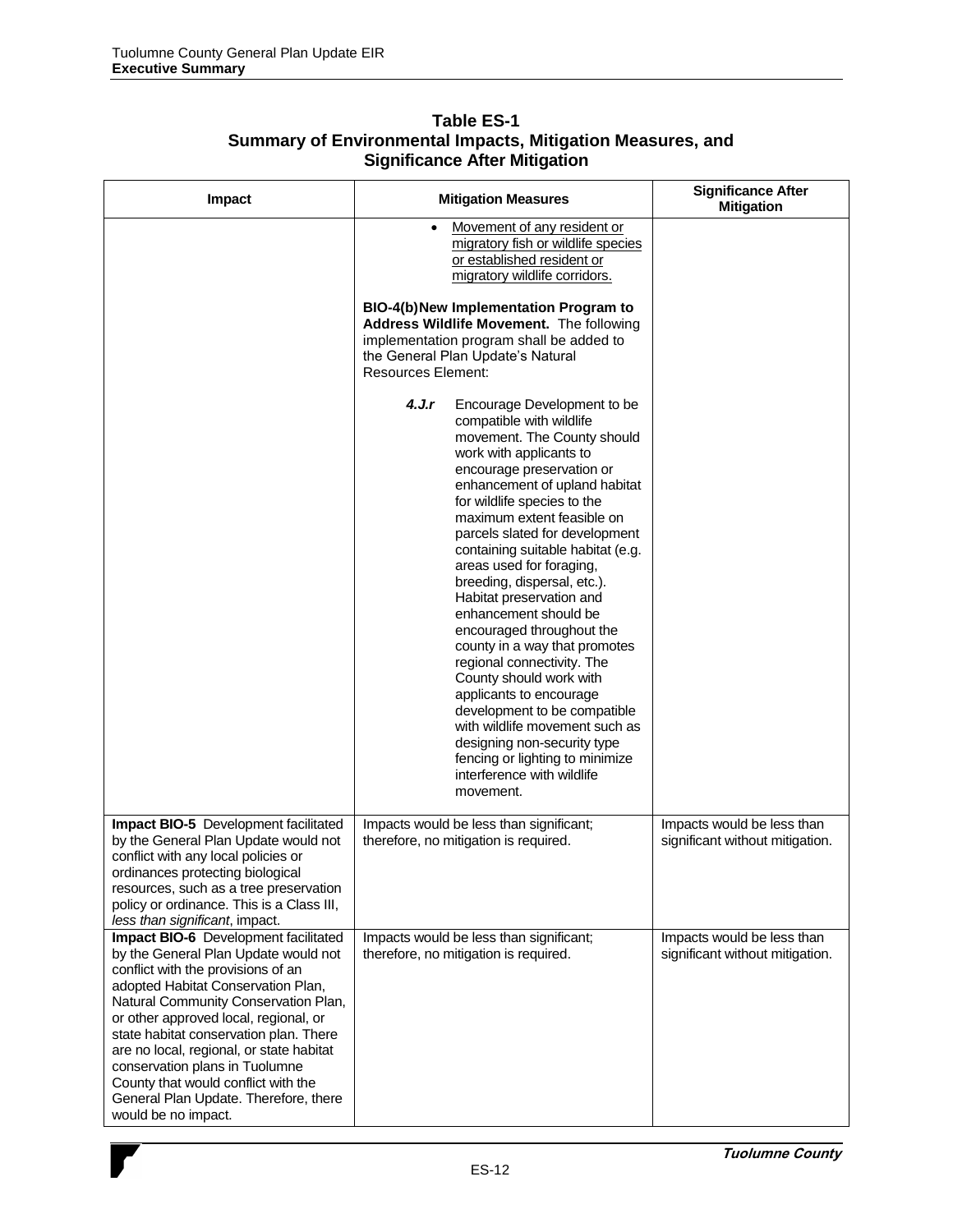| <b>Table ES-1</b>                                          |
|------------------------------------------------------------|
| Summary of Environmental Impacts, Mitigation Measures, and |
| <b>Significance After Mitigation</b>                       |

| <b>Impact</b>                                                                                                                                                                                                                                                                                                                                                                                                                                                                                                                                                                                                                         | <b>Mitigation Measures</b>                                                                                                                                                                                                                                                                                                                                                                                                                                                                                                                                                                                                                                                                                                                                           | <b>Significance After</b><br><b>Mitigation</b>                                                                                                                                                                                                                            |
|---------------------------------------------------------------------------------------------------------------------------------------------------------------------------------------------------------------------------------------------------------------------------------------------------------------------------------------------------------------------------------------------------------------------------------------------------------------------------------------------------------------------------------------------------------------------------------------------------------------------------------------|----------------------------------------------------------------------------------------------------------------------------------------------------------------------------------------------------------------------------------------------------------------------------------------------------------------------------------------------------------------------------------------------------------------------------------------------------------------------------------------------------------------------------------------------------------------------------------------------------------------------------------------------------------------------------------------------------------------------------------------------------------------------|---------------------------------------------------------------------------------------------------------------------------------------------------------------------------------------------------------------------------------------------------------------------------|
|                                                                                                                                                                                                                                                                                                                                                                                                                                                                                                                                                                                                                                       | <b>CULTURAL RESOURCES</b>                                                                                                                                                                                                                                                                                                                                                                                                                                                                                                                                                                                                                                                                                                                                            |                                                                                                                                                                                                                                                                           |
| Impact CR-1 Development facilitated<br>by the General Plan Update could<br>adversely affect identified and<br>previously unidentified historic,<br>archaeological, and paleontological<br>resources, as well as human remains.<br>The General Plan Update includes<br>policies to protect historic and<br>archaeological resources on a case-<br>by-case basis, and adherence to State<br>regulations would preserve human<br>remains unearthed during construction.<br>However, paleontological resources<br>would require additional protections.<br>Impacts on cultural resources would be<br>Class II, significant but mitigable. | Mitigation Measure CR-1 is required to<br>minimize impacts to paleontological resources<br>and human remains.<br><b>CR-1 Paleontological Resources.</b><br>Implementation Program 9.C.I, as follows, shall<br>be added to the Cultural Resources<br>Management Element of the Tuolumne County<br>General Plan:<br>9.C.I Protect Paleontological Resources<br>If determined necessary by the Planning<br>Director, the developer of a project site shall be<br>responsible for investigating the site to<br>determine the existence and extent of<br>paleontological resources. A qualified<br>paleontologist approved by the County shall<br>perform this investigation, consisting of:<br>1. A walk-over site survey;<br>A review of publications and reports<br>2. | Impacts would be less than<br>significant with<br>implementation of proposed<br>policies to protect historic and<br>archaeological resources and<br>Mitigation Measure CR-1 to<br>minimize potential adverse<br>effects from development on<br>paleontological resources. |
|                                                                                                                                                                                                                                                                                                                                                                                                                                                                                                                                                                                                                                       | on the geology or paleontology of the<br>area;<br>3.<br>Analysis of all available soils<br>information; and<br>Evaluation of the relationship of the<br>4.<br>project site to known or potential<br>fossil-producing areas identified in<br>available records.                                                                                                                                                                                                                                                                                                                                                                                                                                                                                                       |                                                                                                                                                                                                                                                                           |
|                                                                                                                                                                                                                                                                                                                                                                                                                                                                                                                                                                                                                                       | The paleontologist shall submit to the County a<br>written report describing findings and making<br>recommendations to minimize impacts on any<br>identified resources. This report shall be<br>considered as part of the CEQA review<br>process and, if appropriate, its<br>recommendations shall be included as<br>mitigation measures and conditions of<br>approval for the project. Provision shall be<br>made for the deposit of scientifically valuable<br>paleontological materials which are removed<br>from the site with responsible public or private<br>institutions. Title 14 of the Tuolumne County<br>Ordinance Code shall be amended to<br>incorporate this program to protect<br>paleontological resources.                                         |                                                                                                                                                                                                                                                                           |
| <b>GEOLOGY</b>                                                                                                                                                                                                                                                                                                                                                                                                                                                                                                                                                                                                                        |                                                                                                                                                                                                                                                                                                                                                                                                                                                                                                                                                                                                                                                                                                                                                                      |                                                                                                                                                                                                                                                                           |
| Impact GEO-1 The General Plan<br>Update would result in development<br>subject to future seismic events that<br>could produce ground shaking, fault<br>rupture, and ground failure within<br>Tuolumne County that could damage                                                                                                                                                                                                                                                                                                                                                                                                        | Impacts would be less than significant;<br>therefore, no mitigation is required.                                                                                                                                                                                                                                                                                                                                                                                                                                                                                                                                                                                                                                                                                     | Impacts would be less than<br>significant without mitigation.                                                                                                                                                                                                             |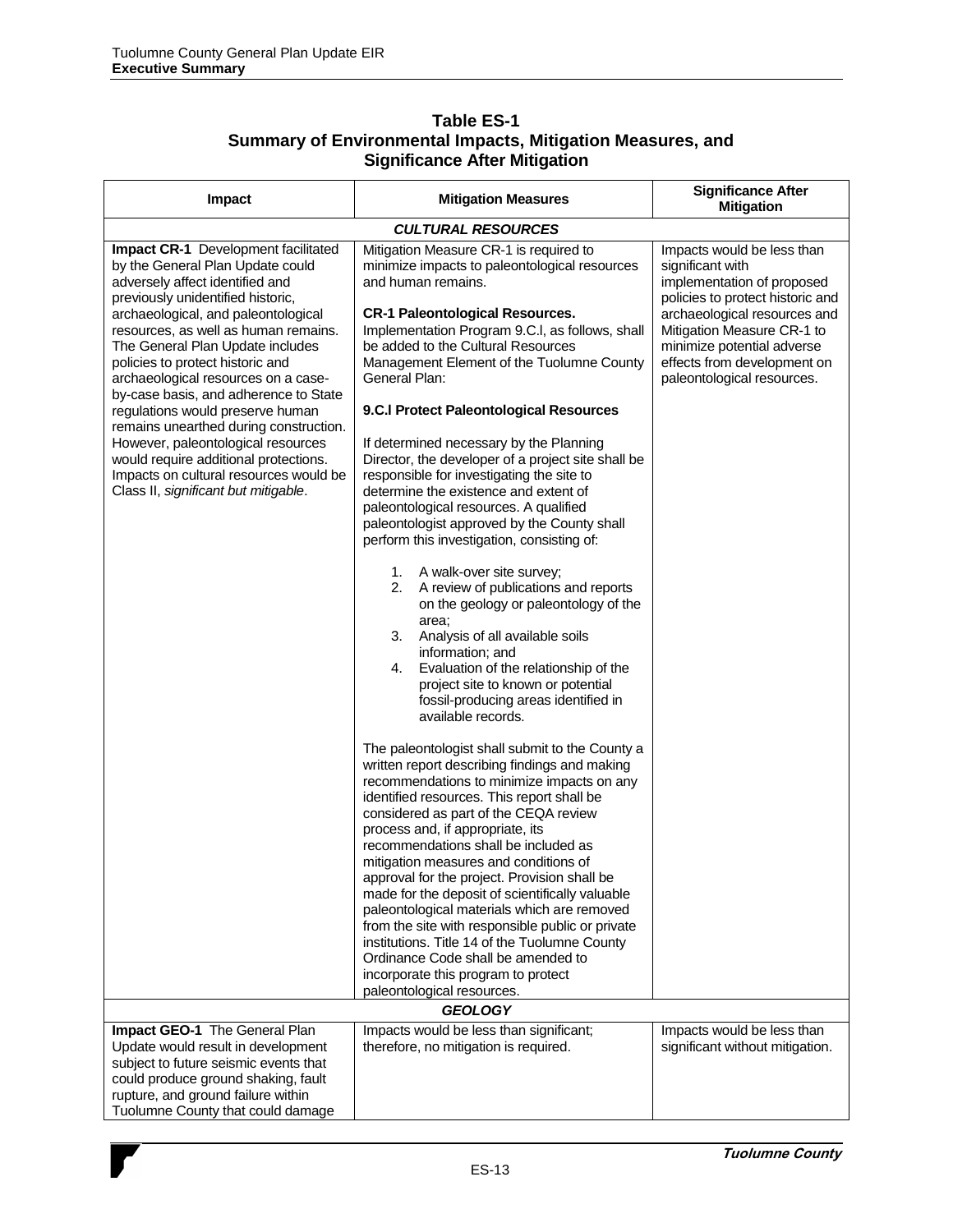| <b>Table ES-1</b>                                          |
|------------------------------------------------------------|
| Summary of Environmental Impacts, Mitigation Measures, and |
| <b>Significance After Mitigation</b>                       |

| Impact                                                                                                                                                                                                                                                                                                                                                                                                                                                                                       | <b>Mitigation Measures</b>                                                       | <b>Significance After</b><br><b>Mitigation</b>                |
|----------------------------------------------------------------------------------------------------------------------------------------------------------------------------------------------------------------------------------------------------------------------------------------------------------------------------------------------------------------------------------------------------------------------------------------------------------------------------------------------|----------------------------------------------------------------------------------|---------------------------------------------------------------|
| structures and/or create adverse<br>health and safety effects. However,<br>with implementation of draft General<br>Plan policies and required building<br>codes, impacts would be Class III, less<br>than significant.                                                                                                                                                                                                                                                                       |                                                                                  |                                                               |
| Impact GEO-2 Future seismic events<br>could result in liquefaction of soils in<br>portions of the County. Development<br>in these areas facilitated by the<br>General Plan Update could be subject<br>to liquefaction and subsidence.<br>However, the risk and danger of<br>liquefaction and subsidence occurring<br>within the County is considered to be<br>minimal. With implementation of<br>proposed General Plan policies,<br>impacts would be Class III, less than<br>significant.    | Impacts would be less than significant;<br>therefore, no mitigation is required. | Impacts would be less than<br>significant without mitigation. |
| Impact GEO-3 The General Plan<br>Update would result in development<br>subject to landslide hazard and risk.<br>Landslides have the potential to<br>damage and destroy structures,<br>roadways and other improvements as<br>well as to deflect and block drainage<br>channels, causing further damage and<br>erosion. However, with implementation<br>of proposed General Plan policies,<br>impacts would be Class III, less than<br>significant.                                            | Impacts would be less than significant;<br>therefore, no mitigation is required. | Impacts would be less than<br>significant without mitigation. |
| Impact GEO-4 The General Plan<br>Update would potentially result in<br>development on expansive soils.<br>Expansive soil conditions could result<br>in foundation and building distress<br>problems and cracking of concrete<br>slabs. However, implementation of<br>draft General Plan Safety Element<br>policies and applicable provisions of<br>the Tuolumne County Ordinance Code<br>would reduce impacts relating to soil<br>expansion to a Class III, less than<br>significant, level. | Impacts would be less than significant;<br>therefore, no mitigation is required. | Impacts would be less than<br>significant without mitigation. |
| Impact GEO-5 The General Plan<br>Update would result in development<br>that would require grading, which<br>would potentially contribute to unstable<br>slopes and therefore cause soil<br>erosion. However, compliance with<br>applicable policies of the proposed<br>Safety Element and applicable codes<br>of the Tuolumne County Ordinance<br>Code would ensure that impacts would<br>be Class III, less than significant.                                                               | Impacts would be less than significant;<br>therefore, no mitigation is required. | Impacts would be less than<br>significant without mitigation. |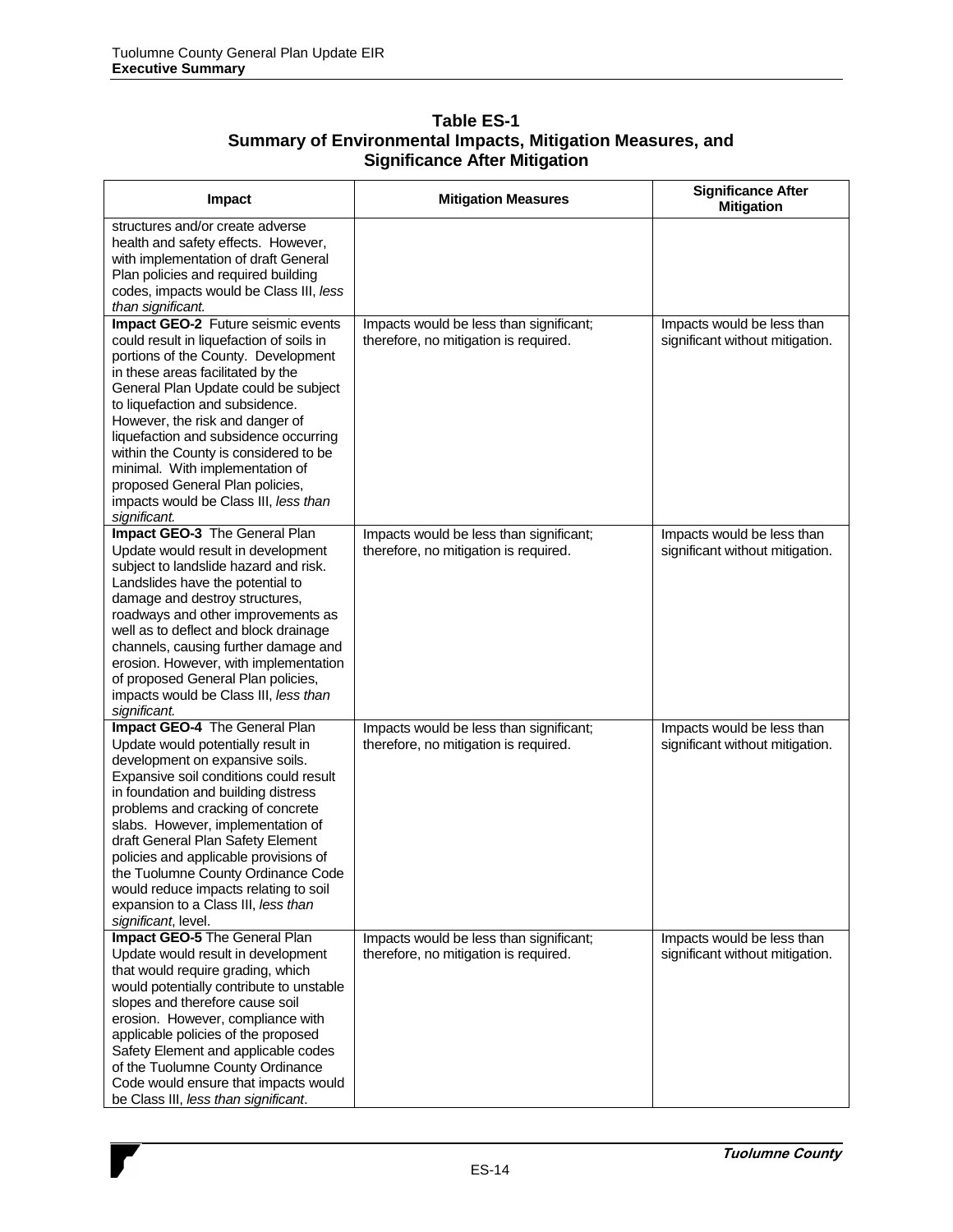| Impact                                                                                                                                                                                                                                                                                                                                                                                                                                                                                                                                                                   | <b>Mitigation Measures</b>                                                                                                                                           | <b>Significance After</b><br><b>Mitigation</b>                                                                                 |
|--------------------------------------------------------------------------------------------------------------------------------------------------------------------------------------------------------------------------------------------------------------------------------------------------------------------------------------------------------------------------------------------------------------------------------------------------------------------------------------------------------------------------------------------------------------------------|----------------------------------------------------------------------------------------------------------------------------------------------------------------------|--------------------------------------------------------------------------------------------------------------------------------|
|                                                                                                                                                                                                                                                                                                                                                                                                                                                                                                                                                                          | <b>GLOBAL CLIMATE CHANGE</b>                                                                                                                                         |                                                                                                                                |
| <b>Impact GHG-1</b> Construction activities<br>associated with future development<br>envisioned by the General Plan<br>Update would generate temporary<br>short-term GHG emissions. Impacts<br>would be Class III, less than<br>significant.                                                                                                                                                                                                                                                                                                                             | Impacts would be less than significant;<br>therefore, no mitigation is required.                                                                                     | Impacts would be less than<br>significant without mitigation.                                                                  |
| Impact GHG-2 Implementing the<br>General Plan Update would decrease<br>GHG emissions compared to both the<br>2015 baseline and 'No Project'<br>scenario. Impacts would be Class III,<br>less than significant.                                                                                                                                                                                                                                                                                                                                                           | Impacts would be less than significant;<br>therefore, no mitigation is required.                                                                                     | Impacts would be less than<br>significant without mitigation.                                                                  |
| Impact GHG-3 Implementing the<br>General Plan Update would be<br>consistent with the goals of applicable<br>GHG reduction plans and policies,<br>including the adopted Tuolumne<br><b>County Regional Blueprint</b><br>Greenhouse Gas Study, as well as AB<br>32. Impacts would be Class III, less<br>than significant.                                                                                                                                                                                                                                                  | Impacts would be less than significant;<br>therefore, no mitigation is required.                                                                                     | Impacts would be less than<br>significant without mitigation.                                                                  |
|                                                                                                                                                                                                                                                                                                                                                                                                                                                                                                                                                                          | <b>HAZARDS AND HAZARDOUS MATERIALS</b>                                                                                                                               |                                                                                                                                |
| Impact HAZ-1 Potential development<br>that could be facilitated by the General<br>Plan Update near known hazardous<br>material users, construction in areas<br>with existing hazardous materials, or<br>accidental releases of hazardous<br>materials during transportation could<br>expose individuals to health risks due<br>to soil/groundwater contamination or<br>emission of hazardous materials into<br>the air. However, compliance with<br>federal, state, and local regulations<br>would reduce impacts. This is a Class<br>III, less than significant impact. | Impacts would be less than significant;<br>therefore, no mitigation is required.                                                                                     | Impacts would be less than<br>significant without mitigation.                                                                  |
| Impact HAZ-2 Development<br>consistent with the proposed General<br>Plan Update would introduce<br>residential land uses into areas<br>designated as Moderate or High<br>Wildland Fire Hazard areas. However,<br>compliance with General Plan policies<br>and state and local regulations would<br>ensure Class III, less than significant,<br>impacts.<br>Impact HAZ-3 Public and private<br>airports in Tuolumne County could<br>create safety hazards for nearby<br>development. Careful land use                                                                     | Impacts would be less than significant;<br>therefore, no mitigation is required.<br>Impacts would be less than significant;<br>therefore, no mitigation is required. | Impacts would be less than<br>significant without mitigation.<br>Impacts would be less than<br>significant without mitigation. |
| planning in accordance with proposed<br>General Plan policies and continued<br>coordination with the Tuolumne                                                                                                                                                                                                                                                                                                                                                                                                                                                            |                                                                                                                                                                      |                                                                                                                                |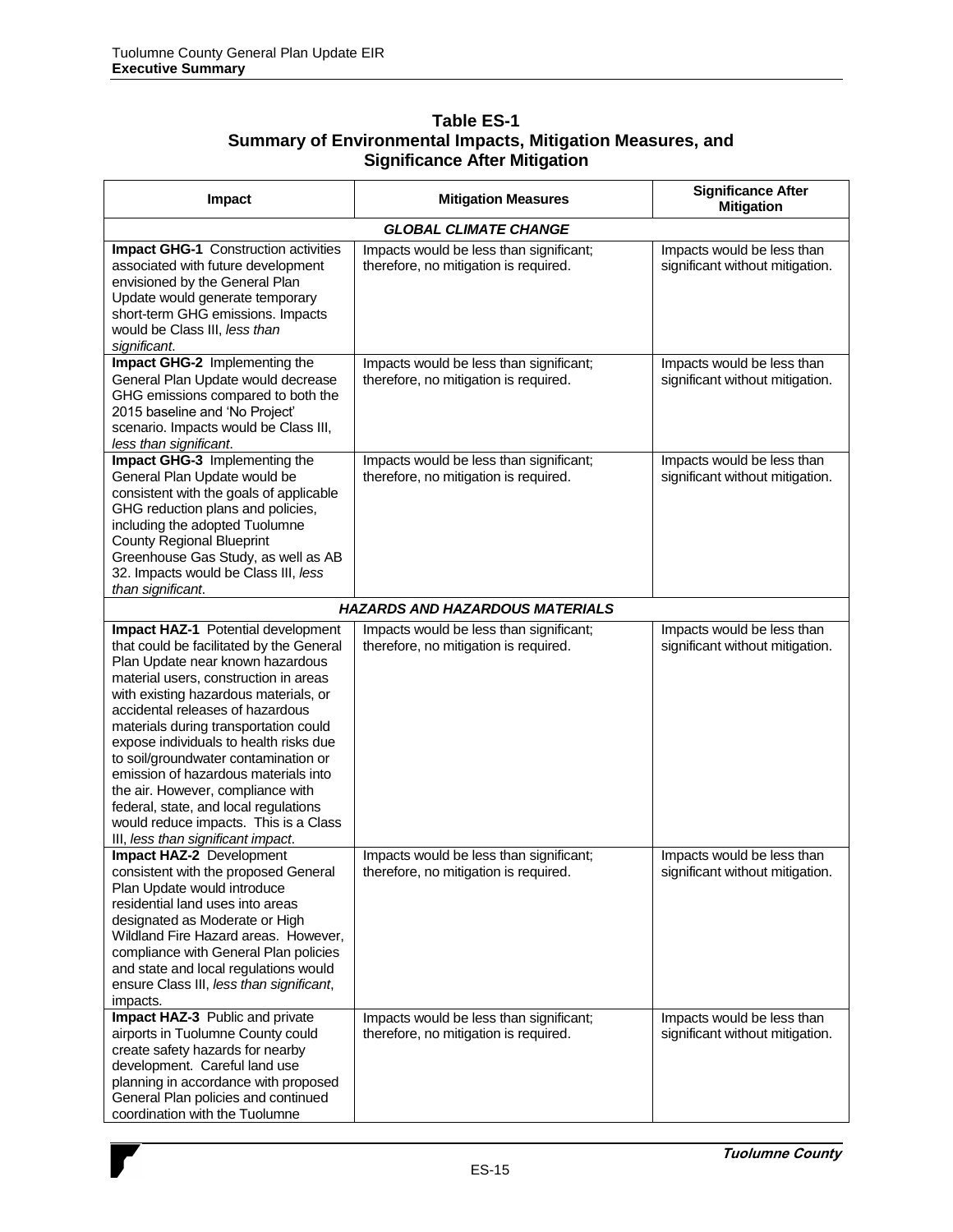| Table ES-1                                                 |  |  |
|------------------------------------------------------------|--|--|
| Summary of Environmental Impacts, Mitigation Measures, and |  |  |
| <b>Significance After Mitigation</b>                       |  |  |

| Impact                                                                                                                                                                                                                                                                                                                                                                                                                                                                                                                                                  | <b>Mitigation Measures</b>                                                       | <b>Significance After</b><br><b>Mitigation</b>                |
|---------------------------------------------------------------------------------------------------------------------------------------------------------------------------------------------------------------------------------------------------------------------------------------------------------------------------------------------------------------------------------------------------------------------------------------------------------------------------------------------------------------------------------------------------------|----------------------------------------------------------------------------------|---------------------------------------------------------------|
| County Airport Land Use Compatibility<br>Plan would ensure impacts are Class<br>III, less than significant.                                                                                                                                                                                                                                                                                                                                                                                                                                             |                                                                                  |                                                               |
| Impact HAZ-4 Potential development<br>under the General Plan Update will not<br>impair implementation of, or physically<br>interfere with an adopted emergency<br>response plan or emergency<br>evacuation plan. No Impact (Class IV)<br>would result.                                                                                                                                                                                                                                                                                                  | No mitigation is required.                                                       | Impacts would be less than<br>significant without mitigation. |
|                                                                                                                                                                                                                                                                                                                                                                                                                                                                                                                                                         | <b>HYDROLOGY AND WATER QUALITY</b>                                               |                                                               |
| Impact HWQ-1 Some areas within the<br>County adjacent to waterbodies are<br>located within the 100-year flood zone.<br>These areas are generally not<br>designated for urban development in<br>the proposed General Plan Update<br>and no additional people or structures<br>would be exposed to flood risk as a<br>result of the plan. In addition, with<br>implementation of General Plan<br>policies, impacts related to flooding<br>would be Class III, less than<br>significant.                                                                   | Impacts would be less than significant;<br>therefore, no mitigation is required. | Impacts would be less than<br>significant without mitigation. |
| Impact HWQ-2 Portions of the County<br>are located within an identified dam<br>inundation hazard. There is potential to<br>expose people and structures to<br>associated dam inundation hazards.<br>However, the proposed General Plan<br>Update would not facilitate<br>development in dam inundation areas.<br>Therefore, impacts related to dam<br>inundation would be Class III, less than<br>significant.                                                                                                                                          | Impacts would be less than significant;<br>therefore, no mitigation is required. | Impacts would be less than<br>significant without mitigation. |
| Impact HWQ-3 Development<br>facilitated by the proposed General<br>Plan Update would incrementally<br>increase the amount of impervious<br>surfaces within the County, resulting in<br>an increase in watershed runoff which<br>could degrade water quality. In<br>addition, point and non-point sources<br>of contamination could affect surface<br>and groundwater quality. However,<br>compliance with existing regulations<br>and implementation of proposed<br>General Plan policies would result in<br>Class III, less than significant, impacts. | Impacts would be less than significant;<br>therefore, no mitigation is required. | Impacts would be less than<br>significant without mitigation. |
| <b>LAND USE AND PLANNING</b>                                                                                                                                                                                                                                                                                                                                                                                                                                                                                                                            |                                                                                  |                                                               |
| Impact LU-1 The General Plan<br>Update would be consistent with the<br>Tuolumne Tomorrow Regional<br>Blueprint. Impacts would be Class III,<br>less than significant.                                                                                                                                                                                                                                                                                                                                                                                   | Impacts would be less than significant;<br>therefore, no mitigation is required. | Impacts would be less than<br>significant without mitigation. |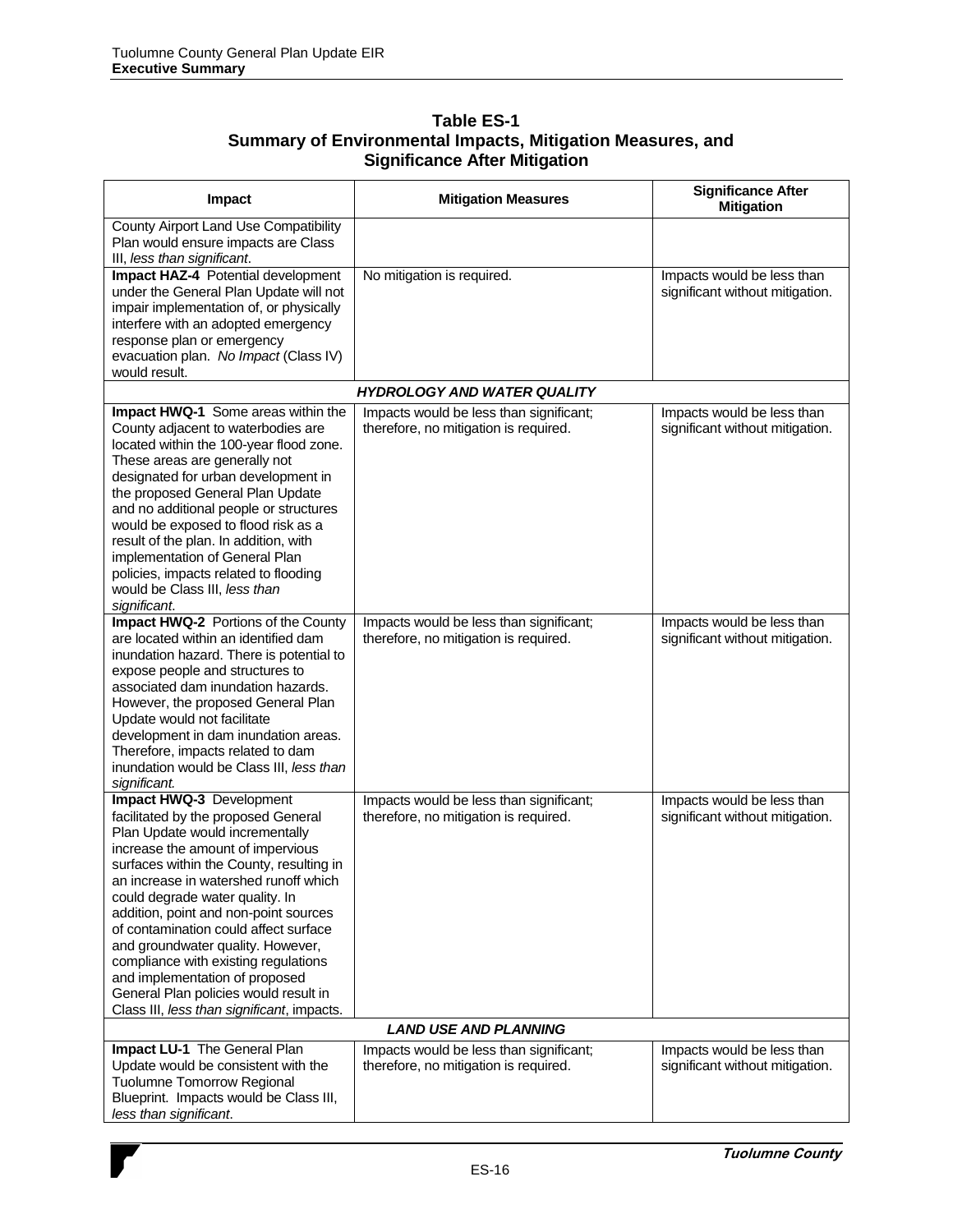| Impact                                                                                                                                                                                                                                                                                                                                                                                                                                                                                                                          | <b>Mitigation Measures</b>                                                                                                                                                                                                                                                                                                                                                                                                                                                                                                                    | <b>Significance After</b><br><b>Mitigation</b>                                                                                                                                                                                                                                                                                                                    |
|---------------------------------------------------------------------------------------------------------------------------------------------------------------------------------------------------------------------------------------------------------------------------------------------------------------------------------------------------------------------------------------------------------------------------------------------------------------------------------------------------------------------------------|-----------------------------------------------------------------------------------------------------------------------------------------------------------------------------------------------------------------------------------------------------------------------------------------------------------------------------------------------------------------------------------------------------------------------------------------------------------------------------------------------------------------------------------------------|-------------------------------------------------------------------------------------------------------------------------------------------------------------------------------------------------------------------------------------------------------------------------------------------------------------------------------------------------------------------|
| Impact LU-2 The General Plan<br>Update would be consistent with the<br>Tuolumne County Airport Land Use<br>Compatibility Plan (ALUCP). Impacts<br>would be Class III, less than<br>significant.                                                                                                                                                                                                                                                                                                                                 | Impacts would be less than significant;<br>therefore, no mitigation is required.                                                                                                                                                                                                                                                                                                                                                                                                                                                              | Impacts would be less than<br>significant without mitigation.                                                                                                                                                                                                                                                                                                     |
| Impact LU-3 Development under the<br>General Plan Update would not<br>physically divide any established<br>communities. Instead, policies and<br>land use changes under the General<br>Plan Update would facilitate and direct<br>growth and expansion of existing<br>communities in an efficient and orderly<br>manner. Impacts would be Class III,<br>less than significant.                                                                                                                                                  | Impacts would be less than significant;<br>therefore, no mitigation is required.                                                                                                                                                                                                                                                                                                                                                                                                                                                              | Impacts would be less than<br>significant without mitigation.                                                                                                                                                                                                                                                                                                     |
|                                                                                                                                                                                                                                                                                                                                                                                                                                                                                                                                 | <b>NOISE</b>                                                                                                                                                                                                                                                                                                                                                                                                                                                                                                                                  |                                                                                                                                                                                                                                                                                                                                                                   |
| Impact N-1 The General Plan Update<br>would facilitate construction of future<br>residences and other noise-sensitive<br>land uses in close proximity to existing<br>transportation noise sources that<br>would be exposed to noise levels<br>exceeding the maximum allowable<br>range. However, implementation of<br>noise attenuation features for new<br>development, as required by General<br>Plan policies, would reduce impacts to<br>a Class III, less than significant, level.                                         | Impacts would be less than significant;<br>therefore, no mitigation is required.                                                                                                                                                                                                                                                                                                                                                                                                                                                              | Impacts would be less than<br>significant without mitigation.                                                                                                                                                                                                                                                                                                     |
| Impact N-2 Development facilitated<br>by the General Plan Update would<br>increase traffic and associated noise<br>levels along area highways and<br>roadways in Tuolumne County,<br>thereby exposing existing land uses to<br>increased traffic noise. At General<br>Plan buildout, receptors along county<br>roadways could experience noise level<br>increases that exceed thresholds.<br>However, implementation of draft<br>General Plan policies would reduce<br>impacts to a Class III, less than<br>significant, level. | Impacts would be less than significant;<br>therefore, no mitigation is required.                                                                                                                                                                                                                                                                                                                                                                                                                                                              | Impacts would be less than<br>significant without mitigation.                                                                                                                                                                                                                                                                                                     |
| Impact N-3 Construction of individual<br>projects facilitated by the General Plan<br>Update could produce noise levels<br>ranging from 58 to 75 dBA at 50 feet<br>from the source in addition to vibration<br>potentially affecting adjacent land<br>uses. Such noise and vibration could<br>cause temporary disturbance to<br>nearby receptors. These impacts<br>would be a Class II, significant but<br>mitigable, impact.                                                                                                    | The following suggested policies are<br>recommended as a mitigation measure for<br>noise impacts from development related to the<br>General Plan Update.<br>N-1 Construction Noise and Vibration. The<br>County shall include the following policies and<br>programs in its Noise Element to address<br>applicable projects that result in construction<br>noise and vibration impacts. Project-specific<br>environmental impacts may require these<br>mitigation measures be revised or expanded in<br>response to site-specific conditions: | With adherence to the<br>General Plan Update's Noise<br>Element including<br>Implementation Programs<br>5.A.a and 5.A.b, along with<br>addition of Policy 5.A.7 and<br>Implementation Programs<br>5.A.f-5.A.j as described in<br>Mitigation N-1, impacts<br>relating to temporary<br>construction activity would be<br>less than significant after<br>mitigation. |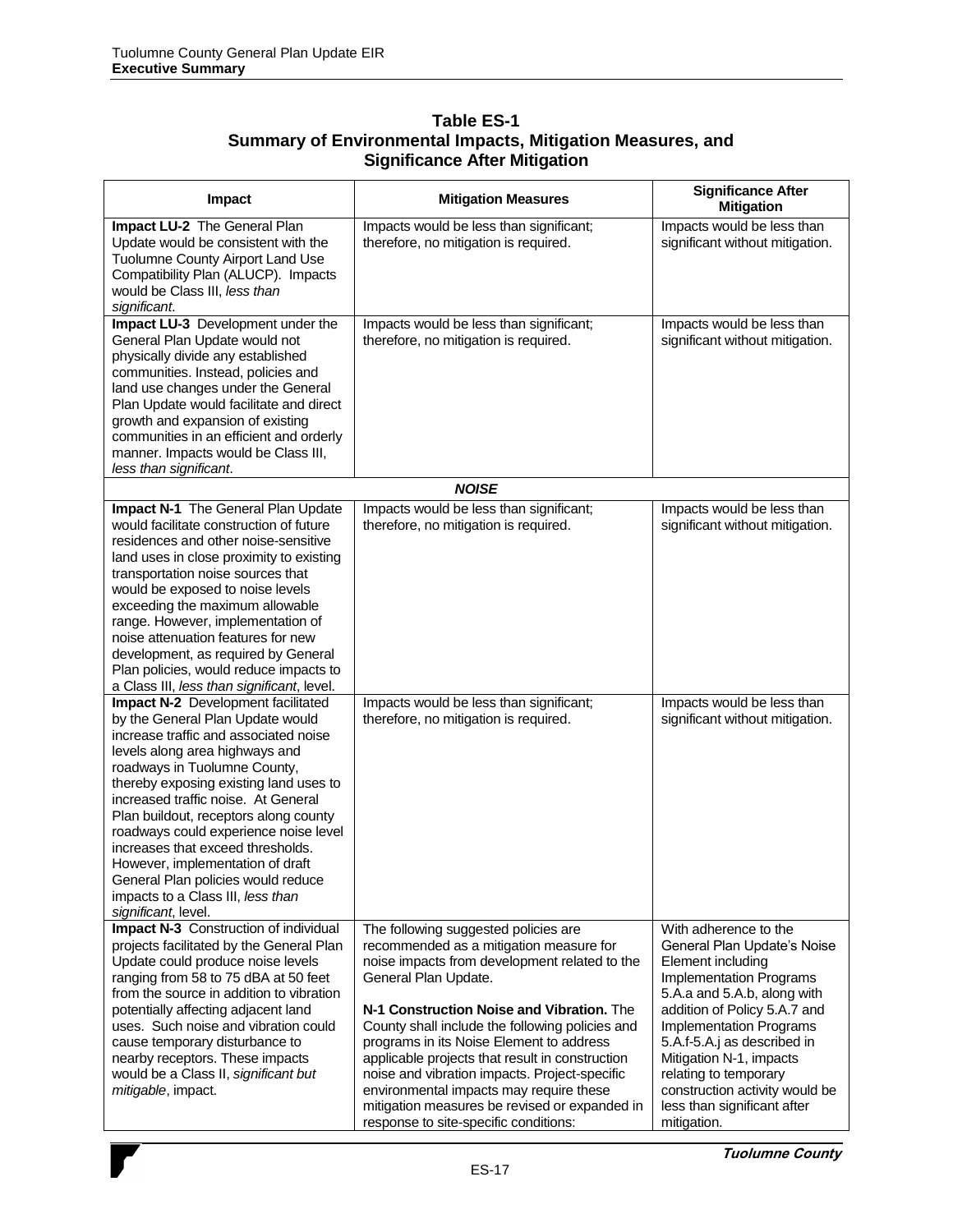| Impact | <b>Mitigation Measures</b>                                                                                                                                                                                                                                                                                                                                                                                                                                                                                                                                       | <b>Significance After</b><br><b>Mitigation</b> |
|--------|------------------------------------------------------------------------------------------------------------------------------------------------------------------------------------------------------------------------------------------------------------------------------------------------------------------------------------------------------------------------------------------------------------------------------------------------------------------------------------------------------------------------------------------------------------------|------------------------------------------------|
|        | <b>Policy 5.A.7</b> The County shall ensure that<br>construction activity and temporary<br>construction impacts do not expose existing<br>noise-sensitive land uses to noise levels that<br>exceed standards shown in General Plan<br>Noise Element Figures 5.2, 5.3, or 5.5 to the<br>extent feasible.                                                                                                                                                                                                                                                          |                                                |
|        | <b>Implementation Program 5.A.f</b><br>The<br>County shall ensure that, where residences<br>or other noise sensitive uses are located<br>within 800 feet of construction sites,<br>appropriate measures shall be implemented<br>to ensure consistency with noise ordinance<br>requirements relating to construction.<br>Specific techniques may include, but are not<br>limited to, restrictions on construction timing,<br>use of sound blankets on construction<br>equipment, and the use of temporary walls<br>and noise barriers to block and deflect noise. |                                                |
|        | <b>Implementation</b><br><b>Program 5.A.g</b> If a particular project within<br>800 feet of sensitive receptors requires pile<br>driving, the County shall require the use of<br>pile drilling techniques instead, where<br>feasible. This shall be accomplished through<br>the placement of conditions on the project<br>during its individual environmental review.                                                                                                                                                                                            |                                                |
|        | <b>Implementation Program 5.A.h</b><br>The<br>County shall ensure that equipment and<br>trucks used for project construction utilize<br>the best available noise control techniques<br>(including mufflers, use of intake silencers,<br>ducts, engine enclosures and acoustically<br>attenuating shields or shrouds).                                                                                                                                                                                                                                            |                                                |
|        | <b>Implementation Program 5.A.i</b><br>The<br>County shall ensure that impact equipment<br>(e.g., jack hammers, pavement breakers,<br>and rock drills) used for project construction<br>be hydraulically or electrical powered<br>wherever feasible to avoid noise associated<br>with compressed air exhaust from<br>pneumatically powered tools. Where use of<br>pneumatically powered tools is unavoidable,<br>the use of an exhaust muffler on the<br>compressed air exhaust is recommended to                                                                |                                                |
|        | lower noise levels from the exhaust by up to<br>about 10 dBA. When feasible, external<br>jackets on the impact equipment should also<br>be incorporated to achieve a further<br>reduction of 5 dBA. Whenever feasible, use<br>quieter procedures, such as drilling rather                                                                                                                                                                                                                                                                                        |                                                |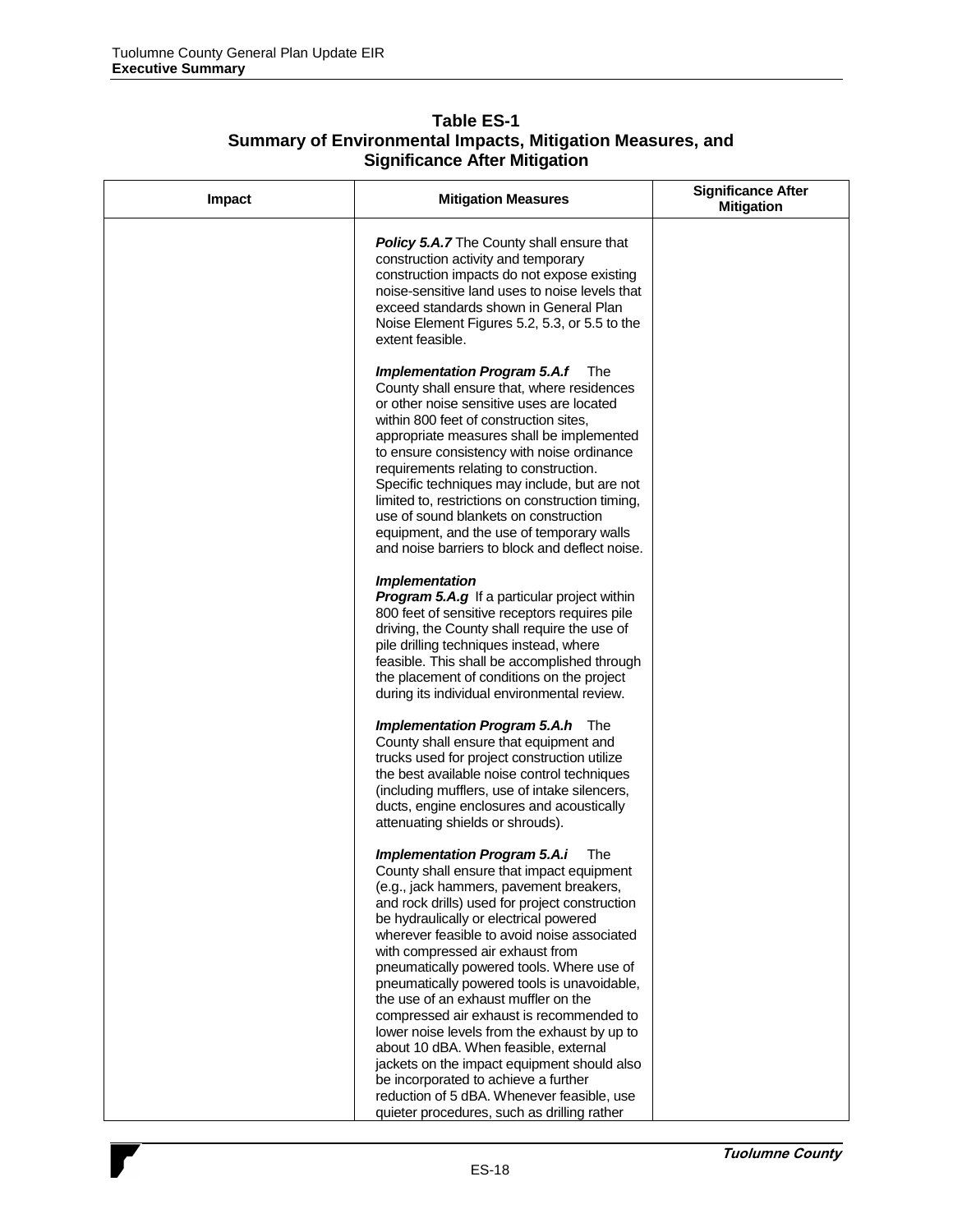| <b>Table ES-1</b>                                          |
|------------------------------------------------------------|
| Summary of Environmental Impacts, Mitigation Measures, and |
| <b>Significance After Mitigation</b>                       |

| Impact                                                                                                                                                                                                                                                                                                                                                                                                                                                                                                                                                   | <b>Mitigation Measures</b>                                                                                                                                                                                                                                                                                                                                                                                                                                                                                                                                                                                                                                                                         | <b>Significance After</b><br><b>Mitigation</b>                                                                                                                                                                                                                                       |
|----------------------------------------------------------------------------------------------------------------------------------------------------------------------------------------------------------------------------------------------------------------------------------------------------------------------------------------------------------------------------------------------------------------------------------------------------------------------------------------------------------------------------------------------------------|----------------------------------------------------------------------------------------------------------------------------------------------------------------------------------------------------------------------------------------------------------------------------------------------------------------------------------------------------------------------------------------------------------------------------------------------------------------------------------------------------------------------------------------------------------------------------------------------------------------------------------------------------------------------------------------------------|--------------------------------------------------------------------------------------------------------------------------------------------------------------------------------------------------------------------------------------------------------------------------------------|
|                                                                                                                                                                                                                                                                                                                                                                                                                                                                                                                                                          | than impact equipment operation.                                                                                                                                                                                                                                                                                                                                                                                                                                                                                                                                                                                                                                                                   |                                                                                                                                                                                                                                                                                      |
|                                                                                                                                                                                                                                                                                                                                                                                                                                                                                                                                                          | <b>Implementation Program 5.A.j</b><br>Locate<br>stationary noise sources as far from<br>sensitive receptors as possible. Stationary<br>noise sources that must be located near<br>existing receptors will be adequately muffled.                                                                                                                                                                                                                                                                                                                                                                                                                                                                  |                                                                                                                                                                                                                                                                                      |
| Impact N-4 Development facilitated<br>by the General Plan Update could<br>result in exposure of existing and<br>future residences and other noise-<br>sensitive land uses to air-traffic-related<br>noise levels exceeding the<br>"acceptable" range and noise<br>standards as listed in the Tuolumne<br>County Airport Land Use Compatibility<br>Plan (ALUCP). However,<br>implementation of policies in the<br>General Plan to enforce noise<br>standards for new development would<br>reduce impacts to a Class III, less than<br>significant, level. | Impacts would be less than significant;<br>therefore, no mitigation is required.                                                                                                                                                                                                                                                                                                                                                                                                                                                                                                                                                                                                                   | Impacts would be less than<br>significant without mitigation.                                                                                                                                                                                                                        |
| Impact N-5 Development facilitated<br>by the General Plan Update could<br>potentially result in exposure of future<br>residences and other noise-sensitive<br>land uses to noise impacts generated<br>from operational stationary noise<br>sources, especially from mining,<br>timberland production, sawmills, and<br>agricultural operations. However,<br>implementation of policies in the<br>General Plan to enforce noise<br>standards for new development would<br>reduce impacts to a Class III, less than<br>significant, level.                 | Impacts would be less than significant;<br>therefore, no mitigation is required.                                                                                                                                                                                                                                                                                                                                                                                                                                                                                                                                                                                                                   | Impacts would be less than<br>significant without mitigation.                                                                                                                                                                                                                        |
| Impact N-6 Development facilitated<br>by the General Plan Update could<br>result in exposure of future residences<br>and other noise-sensitive land uses to<br>railroad-related noise and vibration<br>levels exceeding the "acceptable"<br>range and noise standards.<br>Implementation of policies in the<br>General Plan to enforce noise<br>standards for new development would<br>generally reduce impacts. However,<br>impacts related to railroad-related<br>noise and vibration levels would be a<br>Class II, significant but mitigable, level. | Mitigation Measure N-2 is required to reduce<br>impacts related to railroad noise and vibration<br>on sensitive land uses.<br>N-2 Railroad Noise and Vibration. Policy<br>5.A.8, as follows, shall be added to the Noise<br>Element of the Tuolumne County General<br>Plan:<br>Policy 5.A.8 The County shall ensure that,<br>where new residences or other noise sensitive<br>uses would be located adjacent to existing or<br>new railroad tracks that would be in use, such<br>as the Sierra Railroad, appropriate measures<br>shall be implemented to ensure such<br>residences would be located at least 100 feet<br>away from the railroad track centerline.<br><b>POPULATION AND HOUSING</b> | With adherence to General<br>Plan Update Noise Element<br>Policy 5.A.1, in addition to<br>Mitigation Measure N-2 which<br>would add Policy 5.A.8 to the<br>Noise Element, impacts<br>relating to railroad noise and<br>vibration would be less than<br>significant after mitigation. |
| Impact PH-1 The General Plan                                                                                                                                                                                                                                                                                                                                                                                                                                                                                                                             | The following suggested policies are                                                                                                                                                                                                                                                                                                                                                                                                                                                                                                                                                                                                                                                               | Implementation of                                                                                                                                                                                                                                                                    |
| Update would facilitate the                                                                                                                                                                                                                                                                                                                                                                                                                                                                                                                              | recommended as a mitigation measure for                                                                                                                                                                                                                                                                                                                                                                                                                                                                                                                                                                                                                                                            | recommended measures                                                                                                                                                                                                                                                                 |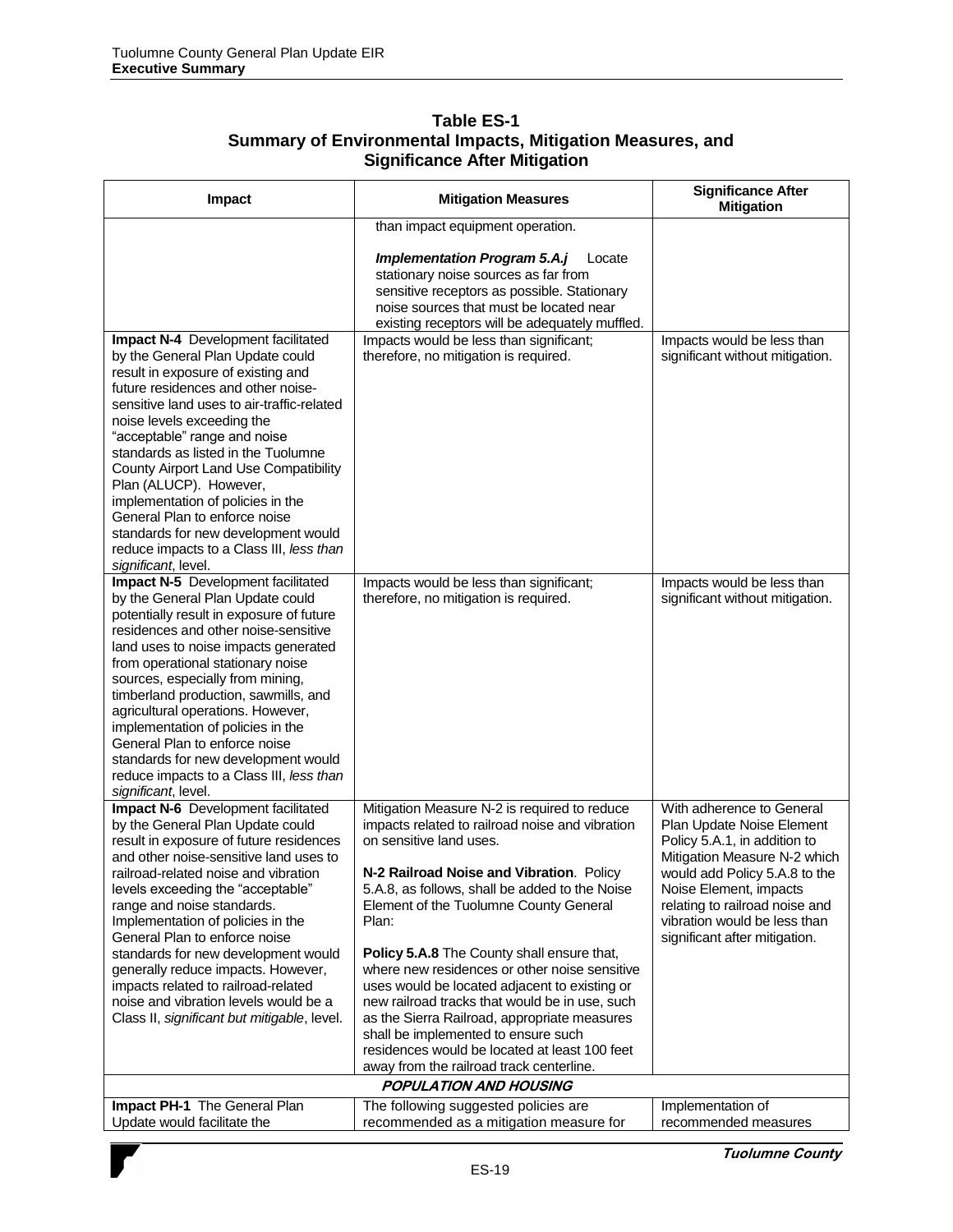| Table ES-1                                                 |  |
|------------------------------------------------------------|--|
| Summary of Environmental Impacts, Mitigation Measures, and |  |
| <b>Significance After Mitigation</b>                       |  |

| Impact                                                                                                                                                                                                                                                                                                                                 | <b>Mitigation Measures</b>                                                                                                                                                                                                                                                                                                                                                                                                                                                          | <b>Significance After</b><br><b>Mitigation</b>                                                                 |
|----------------------------------------------------------------------------------------------------------------------------------------------------------------------------------------------------------------------------------------------------------------------------------------------------------------------------------------|-------------------------------------------------------------------------------------------------------------------------------------------------------------------------------------------------------------------------------------------------------------------------------------------------------------------------------------------------------------------------------------------------------------------------------------------------------------------------------------|----------------------------------------------------------------------------------------------------------------|
| development of new housing in<br>accordance with state and local<br>housing requirements. However, future<br>development projects could displace<br>residents temporarily during<br>construction activities if redevelopment<br>of existing residential structures<br>occurs. Impacts would be Class II,<br>significant but mitigable. | development related to the General Plan<br>Update.<br>PH-1 Temporary Residence or Business<br>Displacement. The County shall<br>include the following policies and<br>programs in its Land Use Element to<br>address applicable projects that<br>result in temporary resident<br>displacement. Project-specific<br>environmental impacts may require<br>these mitigation measures be revised<br>or expanded in response to site-<br>specific conditions:                            | would mitigate impacts<br>relating to temporary<br>disturbance or displacement<br>of residences or businesses. |
|                                                                                                                                                                                                                                                                                                                                        | <b>Policy 1.A.14</b> The County shall establish<br>criteria for projects that may have the<br>potential to displace residences or<br>businesses to minimize impacts.                                                                                                                                                                                                                                                                                                                |                                                                                                                |
|                                                                                                                                                                                                                                                                                                                                        | <b>Program 1.A.q</b> The County shall assure<br>that for projects with the potential to<br>displace residences or businesses, project-<br>specific environmental reviews consider<br>alternative alignments and developments<br>that avoid or minimize impacts to nearby<br>residences and businesses.                                                                                                                                                                              |                                                                                                                |
|                                                                                                                                                                                                                                                                                                                                        | <b>Program 1.A.r</b> Where project-specific<br>reviews identify displacement or relocation<br>impacts that are unavoidable, the County<br>should ensure that all applicable local,<br>state, and federal relocation programs are<br>used to assist eligible persons to relocate.<br>In addition, the County shall review the<br>proposed construction schedules to ensure<br>that adequate time is provided to allow<br>affected businesses to find and relocate to<br>other sites. |                                                                                                                |
|                                                                                                                                                                                                                                                                                                                                        | <b>Program 1.A.s</b> For projects that could result<br>in temporary lane closures or access<br>blockage during construction, a temporary<br>access plan should be implemented to<br>ensure continued access to affected cyclists,<br>businesses, and homes. Appropriate signs<br>and safe access shall be guaranteed during<br>project construction to ensure that<br>businesses remain open.                                                                                       |                                                                                                                |
| Impact PH-2 Implementation of the<br>General Plan Update would facilitate<br>new residential development in<br>Tuolumne County, which would<br>accommodate an increase in the<br>population to approximately 63,243 by<br>the year 2040, which is the population                                                                       | Impacts would be less than significant;<br>therefore, no mitigation is required.                                                                                                                                                                                                                                                                                                                                                                                                    | Impacts would be less than<br>significant without mitigation.                                                  |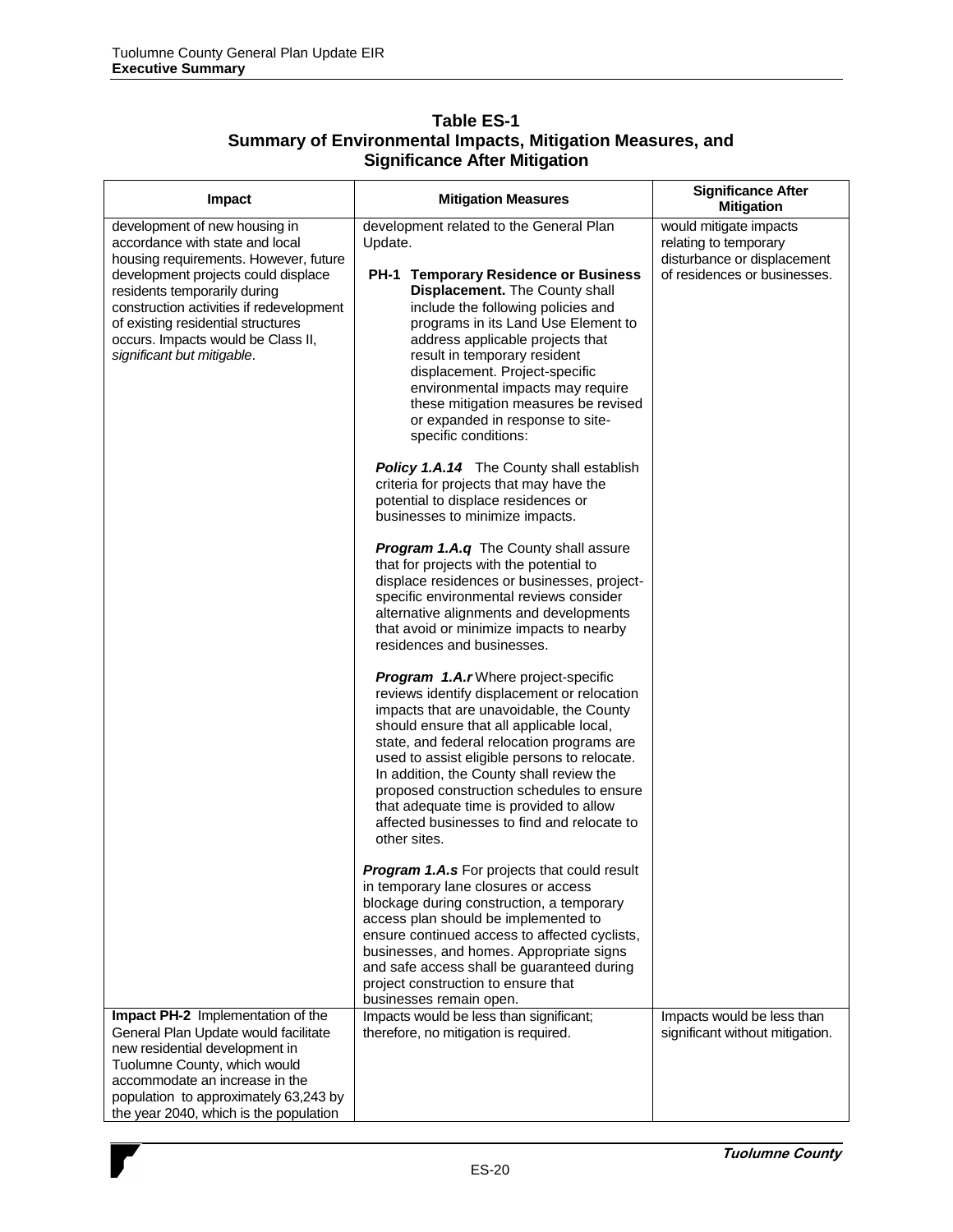| <b>Table ES-1</b>                                          |  |
|------------------------------------------------------------|--|
| Summary of Environmental Impacts, Mitigation Measures, and |  |
| <b>Significance After Mitigation</b>                       |  |

| Impact                                                                                                                                                                                                                                                                                                                                                                                                                                                                                                    | <b>Mitigation Measures</b>                                                       | <b>Significance After</b>                                     |
|-----------------------------------------------------------------------------------------------------------------------------------------------------------------------------------------------------------------------------------------------------------------------------------------------------------------------------------------------------------------------------------------------------------------------------------------------------------------------------------------------------------|----------------------------------------------------------------------------------|---------------------------------------------------------------|
| growth projection adopted by the<br><b>Tuolumne County Transportation</b><br>Council based on consideration of the<br>General Plan and RTP update.<br>Because implementation of the<br>General Plan Update would result in<br>population growth consistent with<br>regional population projections,<br>impacts would be Class III, less than<br>significant.                                                                                                                                              |                                                                                  | <b>Mitigation</b>                                             |
|                                                                                                                                                                                                                                                                                                                                                                                                                                                                                                           | <b>PUBLIC SERVICES</b>                                                           |                                                               |
| Impact PS-1 Development facilitated<br>by the proposed General Plan Update<br>would increase demand for fire<br>protection service; however, new or<br>expanded facilities would not be<br>required. Review of subsequent<br>development by the Fire Department<br>pursuant to existing County<br>development review practices, the<br>required provision of emergency<br>access and payment of impact<br>mitigation fees would ensure that<br>potential impacts are Class III, less<br>than significant. | Impacts would be less than significant;<br>therefore, no mitigation is required. | Impacts would be less than<br>significant without mitigation. |
| <b>Impact PS-2</b> Development facilitated<br>by the proposed General Plan Update<br>would increase demand for law<br>enforcement service, but would not<br>result in the need to construct new law<br>enforcement facilities. Impacts would<br>be Class III, less than significant.                                                                                                                                                                                                                      | Impacts would be less than significant;<br>therefore, no mitigation is required. | Impacts would be less than<br>significant without mitigation. |
| Impact PS-3 Development that would<br>be accommodated by the General<br>Plan Update could increase student<br>enrollment. However, the payment of<br>State-mandated school impact fees is<br>deemed full mitigation by the State of<br>California. Therefore, impacts to<br>schools would be Class III, less than<br>significant.                                                                                                                                                                         | Impacts would be less than significant;<br>therefore, no mitigation is required. | Impacts would be less than<br>significant without mitigation. |
| Impact PS-4 Development that would<br>be accommodated by the General<br>Plan Update would increase demand<br>for other public services, such as<br>library and county services. The<br>provision and payment of the County<br>Services Impact Mitigation Fee would<br>ensure that all service-providing<br>functions of County government<br>agencies are adequate and potential<br>impacts are Class III, less than<br>significant                                                                       | Impacts would be less than significant;<br>therefore, no mitigation is required. | Impacts would be less than<br>significant without mitigation. |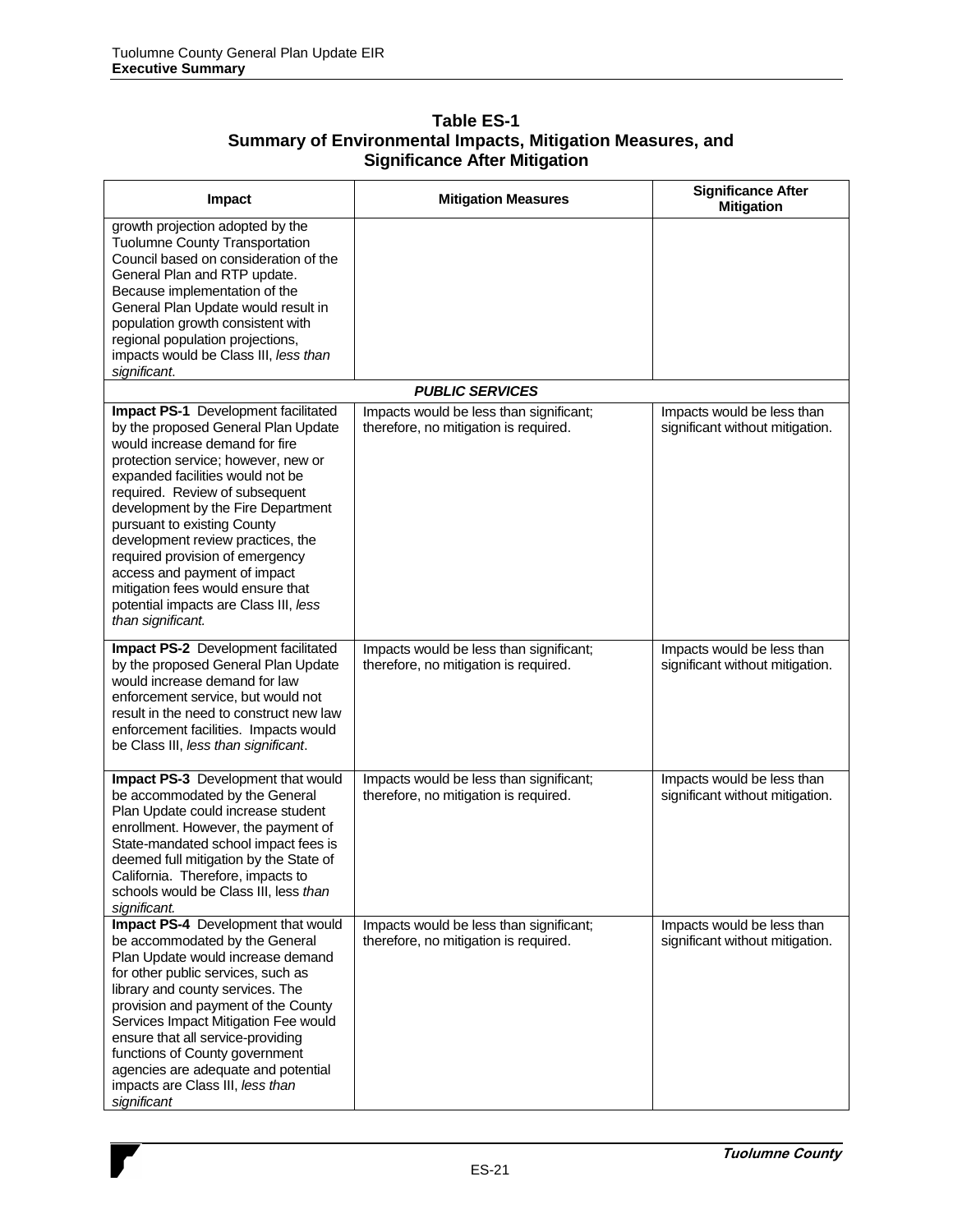| <b>Table ES-1</b>                                          |  |
|------------------------------------------------------------|--|
| Summary of Environmental Impacts, Mitigation Measures, and |  |
| <b>Significance After Mitigation</b>                       |  |

| <b>Impact</b>                                                                                                                                                                                                                                                                                                                                                                                                                                                                                                                                                                                                                                   | <b>Mitigation Measures</b>                                                                                                                                                                                                                                                                                                                                                                                                                                                                                                                                                                                                                                                                                                                  | <b>Significance After</b><br><b>Mitigation</b>                                                                                                                                                                                                                                                                                                                                                                                                                                                                                               |
|-------------------------------------------------------------------------------------------------------------------------------------------------------------------------------------------------------------------------------------------------------------------------------------------------------------------------------------------------------------------------------------------------------------------------------------------------------------------------------------------------------------------------------------------------------------------------------------------------------------------------------------------------|---------------------------------------------------------------------------------------------------------------------------------------------------------------------------------------------------------------------------------------------------------------------------------------------------------------------------------------------------------------------------------------------------------------------------------------------------------------------------------------------------------------------------------------------------------------------------------------------------------------------------------------------------------------------------------------------------------------------------------------------|----------------------------------------------------------------------------------------------------------------------------------------------------------------------------------------------------------------------------------------------------------------------------------------------------------------------------------------------------------------------------------------------------------------------------------------------------------------------------------------------------------------------------------------------|
|                                                                                                                                                                                                                                                                                                                                                                                                                                                                                                                                                                                                                                                 | <b>RECREATION</b>                                                                                                                                                                                                                                                                                                                                                                                                                                                                                                                                                                                                                                                                                                                           |                                                                                                                                                                                                                                                                                                                                                                                                                                                                                                                                              |
| Impact REC-1 Development<br>facilitated by the General Plan Update<br>would increase the County's<br>population and exacerbate an existing<br>shortage in recreational facilities.<br>Although policies and implementation<br>programs in the General Plan Update<br>would contribute to the development of<br>additional parkland, the supply would<br>not be sufficient to meet the County's<br>goal of 30 acres of recreational<br>facilities per 1,000 residents. Impacts<br>from the overuse and deterioration of<br>existing park and recreational facilities<br>would be Class I, significant and<br>unavoidable.                        | Mitigation to ensure that the County attains its<br>goal of 30 acres of recreational facilities per<br>1,000 residents is not feasible. California<br>Government Code c§66477(a)(2) prevents the<br>County from raising its requirements for<br>dedication of parkland or in-lieu fees to a level<br>greater than that necessary to provide five<br>acres per 1,000 residents. Although the<br>County could provide additional parkland<br>through grants and direct acquisition, the<br>General Plan Update does not propose<br>specific park and recreation projects to meet<br>remaining public demand. It may not be<br>feasible for the County to provide the bulk of<br>parkland to meet its goal of 30 acres per 1,000<br>residents. | The County is not currently<br>attaining its goal of 30 acres<br>of parkland per 1,000<br>residents, and the General<br>Plan Update would not<br>necessarily resolve this<br>shortfall. Furthermore,<br>mitigation to ensure the<br>attainment of the County's<br>goal may not be feasible.<br>Therefore, new development<br>under the General Plan<br>Update could result in<br>overuse and deterioration of<br>existing park and recreational<br>facilities. Impacts would be<br>significant and unavoidable.                              |
| Impact REC-2 While the General<br>Plan Update does not propose specific<br>park and recreation improvements, it<br>would support the creation of a<br>regional park in East Sonora and<br>recreational facilities to serve the<br>Jamestown community. The<br>implementation of these parks and<br>recreation facilities and others<br>associated with new residential<br>developments could result in<br>environmental impacts related to<br>traffic, noise, and aesthetics on<br>surrounding uses. From a<br>programmatic perspective relative to<br>the General Plan Update, this would<br>be a Class III, less than significant,<br>impact. | Impacts would be less than significant;<br>therefore, no mitigation is required.                                                                                                                                                                                                                                                                                                                                                                                                                                                                                                                                                                                                                                                            | Impacts would be less than<br>significant without mitigation.                                                                                                                                                                                                                                                                                                                                                                                                                                                                                |
|                                                                                                                                                                                                                                                                                                                                                                                                                                                                                                                                                                                                                                                 | <b>TRANSPORTATION AND CIRCULATION</b>                                                                                                                                                                                                                                                                                                                                                                                                                                                                                                                                                                                                                                                                                                       |                                                                                                                                                                                                                                                                                                                                                                                                                                                                                                                                              |
| Impact TC-1 Development facilitated<br>by the General Plan Update would<br>generate vehicle trips that would result<br>in deficiencies to the local circulation<br>system based on a threshold of LOS<br>"D." Roadway improvements planned<br>in the proposed Regional<br>Transportation Plan are intended to<br>address projected deficiencies for<br>roadway segments within the County.<br>However, after identified improvements<br>are implemented, two roadways will<br>still have an LOS of less than "D."<br>Impacts are Class I, significant and<br>unavoidable.                                                                       | Implementation of the following mitigation<br>measures would reduce level of service<br>impacts.<br>$TC-1(a)$ Roadway $5 -$ Widen the Segment to<br>Four Lanes. Widen the segment segment of<br>SR 108 between SR 49 (Stockton Road) and<br>South Washington Street/Lime Kiln Road to<br>four lanes in order to improve conditions to<br>LOS C.<br>TC-1(b) Roadway 31 - Construct the Western<br>Bypass. Construct the Western Bypass which<br>would extend from SR 108/49 (south of<br>Jamestown) to Rawhide Road in order to<br>reduce traffic on the segment of SR 49<br>between Stockton Road and Dodge Street. In<br>addition, another feasible improvement                                                                            | Impacts at the five roadways<br>segments would be less than<br>significant with the<br>implementation of mitigation<br>measures TC-1(a) through<br>TC-1(c). However, these<br>improvements may not be<br>feasible due to physical<br>constraints, financial reasons,<br>or jurisdictional control (as<br>these roadways segments<br>and improvements may be<br>outside of the County's direct<br>control and subject to City of<br>Sonora or Caltrans approval<br>and implementation). In<br>addition, these mitigation<br>measures may have |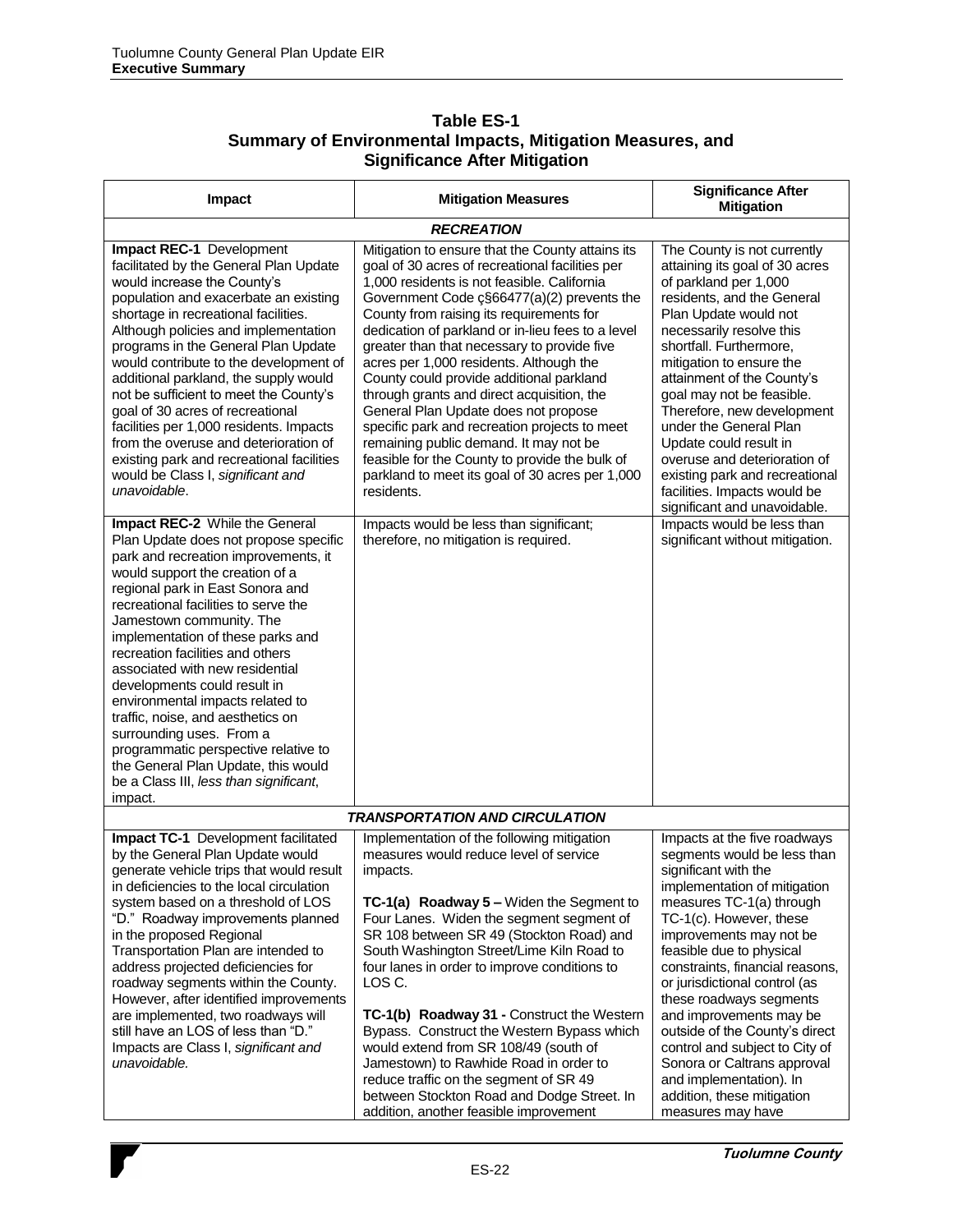| <b>Table ES-1</b>                                          |  |
|------------------------------------------------------------|--|
| Summary of Environmental Impacts, Mitigation Measures, and |  |
| <b>Significance After Mitigation</b>                       |  |

| Impact                                                                                                                                                                                                                                                                                                                                                                                                                                                                                                                                                                                        | <b>Mitigation Measures</b>                                                                                                                                                                                                                                                                                                                                                                                                                                                                                                                                                                                                                  | <b>Significance After</b><br><b>Mitigation</b>                                                                                                                                                                                                                                                                                                                                                                                                                                                                         |
|-----------------------------------------------------------------------------------------------------------------------------------------------------------------------------------------------------------------------------------------------------------------------------------------------------------------------------------------------------------------------------------------------------------------------------------------------------------------------------------------------------------------------------------------------------------------------------------------------|---------------------------------------------------------------------------------------------------------------------------------------------------------------------------------------------------------------------------------------------------------------------------------------------------------------------------------------------------------------------------------------------------------------------------------------------------------------------------------------------------------------------------------------------------------------------------------------------------------------------------------------------|------------------------------------------------------------------------------------------------------------------------------------------------------------------------------------------------------------------------------------------------------------------------------------------------------------------------------------------------------------------------------------------------------------------------------------------------------------------------------------------------------------------------|
|                                                                                                                                                                                                                                                                                                                                                                                                                                                                                                                                                                                               | measure is to improve alternative modes of<br>transportation along Roadway 31, such as<br>transit service or bicycle and pedestrian<br>infrastructure.                                                                                                                                                                                                                                                                                                                                                                                                                                                                                      | secondary environmental<br>impacts (construction impacts<br>related to air quality, noise,<br>temporary closure of roads or<br>pedestrian routes, biological                                                                                                                                                                                                                                                                                                                                                           |
|                                                                                                                                                                                                                                                                                                                                                                                                                                                                                                                                                                                               | TC-1(c) Roadway 52, Roadway 69 and<br>Roadway 116 - Construct the North-South<br>Connector Phase 2. Construct the North-<br>South Connector Phase 2 which would extend<br>Fir Drive from Mono Way to the Greenley<br>Road Extension, in order to reduce traffic on<br>the segment of Mono Way west of Sanguinetti<br>Road, the segment of Greenley Road between<br>Cabezut Road/Morning Star Road and Delnero<br>Drive, and the segment of South Washington<br>Street between Restano Way and Church<br>Street.                                                                                                                             | and cultural resources) that<br>would need to be analyzed<br>further on a project level<br>analysis. While impacts to all<br>other roadway segments<br>would be less than significant<br>with the incorporation of<br>planned roadway<br>improvements, without the<br>implementation of mitigation,<br>impacts to roadways would<br>be significant and<br>unavoidable.                                                                                                                                                 |
|                                                                                                                                                                                                                                                                                                                                                                                                                                                                                                                                                                                               | Another feasible improvement measure is to<br>improve alternative modes of transportation<br>along Roadway 52 and Roadway 116, such as<br>transit service or bicycle and pedestrian<br>infrastructure. In addition, for Roadway 69, one<br>additional feasible improvement measure is to<br>construct the Cabezut Road Extension from<br>the Fir Drive Road Extension to Phoenix Lake                                                                                                                                                                                                                                                       |                                                                                                                                                                                                                                                                                                                                                                                                                                                                                                                        |
|                                                                                                                                                                                                                                                                                                                                                                                                                                                                                                                                                                                               | Road, which may reduce volumes on this<br>segment of Greenley Road.                                                                                                                                                                                                                                                                                                                                                                                                                                                                                                                                                                         |                                                                                                                                                                                                                                                                                                                                                                                                                                                                                                                        |
| Impact TC-2 Buildout of the General<br>Plan Update would incrementally<br>increase traffic volumes at<br>intersections in Tuolumne County.<br>Intersection improvements planned in<br>the proposed General Plan Update are<br>intended to address the<br>preponderance of projected<br>deficiencies for intersections within the<br>County. However, following<br>implementation of planned<br>improvements, four intersections would<br>continue to operate at an LOS of less<br>than "D" in 2040. Therefore, impacts at<br>these intersections are Class I,<br>significant and unavoidable. | Implementation of the following mitigation<br>measures would reduce impacts at the four<br>identified intersections.<br>TC-2(a) Installation of a traffic signal or a<br>roundabout at SR 49 (N Washington<br>Street)/SR 49 & N Washington<br>Street/Columbia Way. A traffic signal shall be<br>installed at the intersection of SR 49 (N<br>Washington Street)/SR 49 & N Washington<br>Street/Columbia Way. If a traffic signal is not<br>feasible or proposed, a roundabout shall be<br>installed at the intersection in order to improve<br>conditions.<br>TC-2(b) Construction of a southbound<br>right turn pocket at South Washington | Impacts at the four<br>intersections would be less<br>than significant with the<br>implementation of mitigation<br>measures TC-2(a), TC-2(b),<br>$TC-2(c)$ , and $TC-2(d)$ and all<br>other intersections would<br>have less than significant<br>impacts with the incorporation<br>of planned intersection<br>improvements. However,<br>these mitigations may not be<br>possible due to physical<br>constraints, financial reasons,<br>or jurisdictional control (as<br>these intersections and<br>improvements may be |
|                                                                                                                                                                                                                                                                                                                                                                                                                                                                                                                                                                                               | <b>Street/SR 49 (South Washington Street)</b><br>and SR 49 (Stockton Road) intersection. A<br>right turn pocket shall be constructed for<br>southbound traffic at the South Washington<br>Street/SR 49 (South Washington Street) and<br>SR 49 (Stockton Road) intersection. If this is<br>not feasible due to physical constraints,<br>construction of the Western Bypass, which<br>would extend from SR 108/49 (south of<br>Jamestown) to Rawhide Road, may reduce                                                                                                                                                                         | outside of the County's direct<br>control and subject to either<br>City of Sonora or Caltrans<br>approval and<br>implementation). In addition,<br>these mitigation measures<br>may have secondary<br>environmental impacts<br>(construction impacts related<br>to air quality, noise,                                                                                                                                                                                                                                  |
|                                                                                                                                                                                                                                                                                                                                                                                                                                                                                                                                                                                               | traffic on this segment of SR 49.                                                                                                                                                                                                                                                                                                                                                                                                                                                                                                                                                                                                           | temporary closure of roads or                                                                                                                                                                                                                                                                                                                                                                                                                                                                                          |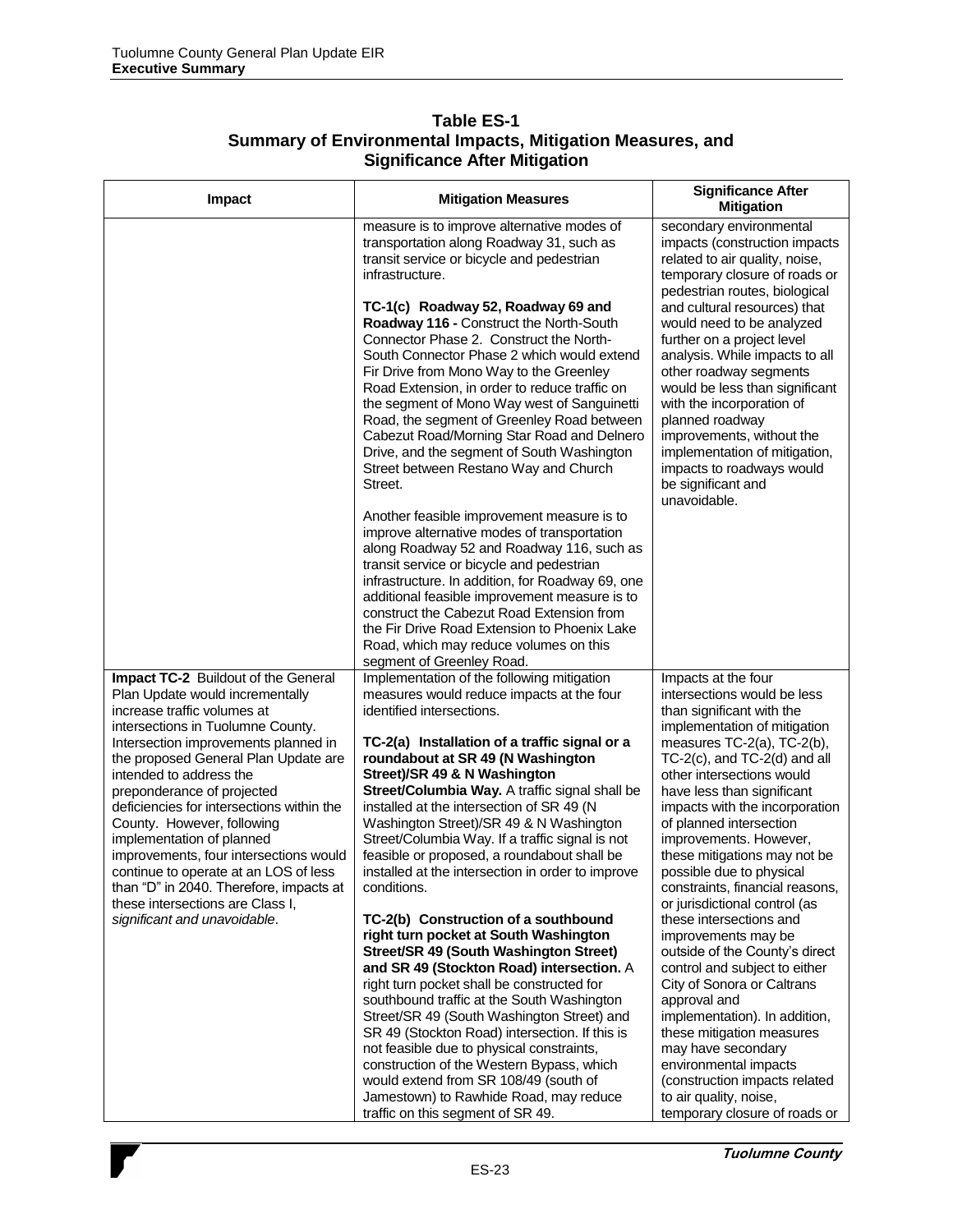| Table ES-1                                                 |  |
|------------------------------------------------------------|--|
| Summary of Environmental Impacts, Mitigation Measures, and |  |
| <b>Significance After Mitigation</b>                       |  |

| Impact                                                                                                                                                                                                                                                                                                                                                                                                                                                                                                                                                                                                                                                            | <b>Mitigation Measures</b>                                                                                                                                                                                                                                                                                                                                                                                                                                                                                                                                                                                                                                                                                                                                                                                                                                                                                                                                                                                                           | <b>Significance After</b><br><b>Mitigation</b>                                                                                                                                                                      |
|-------------------------------------------------------------------------------------------------------------------------------------------------------------------------------------------------------------------------------------------------------------------------------------------------------------------------------------------------------------------------------------------------------------------------------------------------------------------------------------------------------------------------------------------------------------------------------------------------------------------------------------------------------------------|--------------------------------------------------------------------------------------------------------------------------------------------------------------------------------------------------------------------------------------------------------------------------------------------------------------------------------------------------------------------------------------------------------------------------------------------------------------------------------------------------------------------------------------------------------------------------------------------------------------------------------------------------------------------------------------------------------------------------------------------------------------------------------------------------------------------------------------------------------------------------------------------------------------------------------------------------------------------------------------------------------------------------------------|---------------------------------------------------------------------------------------------------------------------------------------------------------------------------------------------------------------------|
|                                                                                                                                                                                                                                                                                                                                                                                                                                                                                                                                                                                                                                                                   | TC-2(c) Installation of a traffic signal or<br>conversion of westbound approaches to<br>right-turn-only at intersection of South<br>Washington Street/Church Street. A traffic<br>signal shall be installed at the intersection of<br>South Washington Street and Church Street. If<br>this is not feasible due to the proximity of<br>another signalized intersection, then the<br>westbound Church Street approach shall be<br>converted to right-turn-only during peak hours.<br>The eastbound approach is currently restricted<br>to right-turn-only during peak hours.<br>TC-2(d) Construction of a two-way left-turn<br>median or installation of a traffic signal at<br>the intersection of Tuolumne Road at<br>Soulsbyville Road. A two-way left-turn<br>median shall be installed on Tuolumne Road<br>at Soulsbyville Road, to allow southbound left<br>movement to have two-stage gap-acceptance.<br>An alternative would be to install a traffic signal<br>at the intersection of Tuolumne Road and<br>Soulsbyville Road. | pedestrian routes) that would<br>need to be analyzed further<br>on a project level analysis.<br>Without the incorporation of<br>the stated mitigation<br>measures, impacts would be<br>significant and unavoidable. |
| Impact TC-3 The General Plan<br>Update would not accommodate<br>design features that would create<br>significant traffic hazards. While<br>potential new development along<br>highly traveled thoroughfares and in<br>existing community plan areas may<br>incrementally increase hazards for<br>pedestrians and bicyclists,<br>implementation of proposed policies<br>relating to traffic calming and improving<br>walkability and bikeability would<br>reduce such impacts to a Class III, less<br>than significant, level.                                                                                                                                     | None required.                                                                                                                                                                                                                                                                                                                                                                                                                                                                                                                                                                                                                                                                                                                                                                                                                                                                                                                                                                                                                       | Impacts would be less than<br>significant without mitigation.                                                                                                                                                       |
| Impact TC-4 Buildout of the General<br>Plan would not incrementally increase<br>the use of available public transit<br>resources. The existing transit system<br>is not projected to be significantly<br>impacted. Pedestrian and bicycle<br>facilities have planned improvements<br>that would be completed in phases by<br>the year 2030. Build-out of the General<br>Plan Update would not have a<br>significant impact on the existing<br>pedestrian and bicycle infrastructure or<br>the planned pedestrian and bicycle<br>infrastructure. Impacts relating to the<br>need to provide alternative<br>transportation are Class III, less than<br>significant. | None required.                                                                                                                                                                                                                                                                                                                                                                                                                                                                                                                                                                                                                                                                                                                                                                                                                                                                                                                                                                                                                       | Impacts would be less than<br>significant without mitigation.                                                                                                                                                       |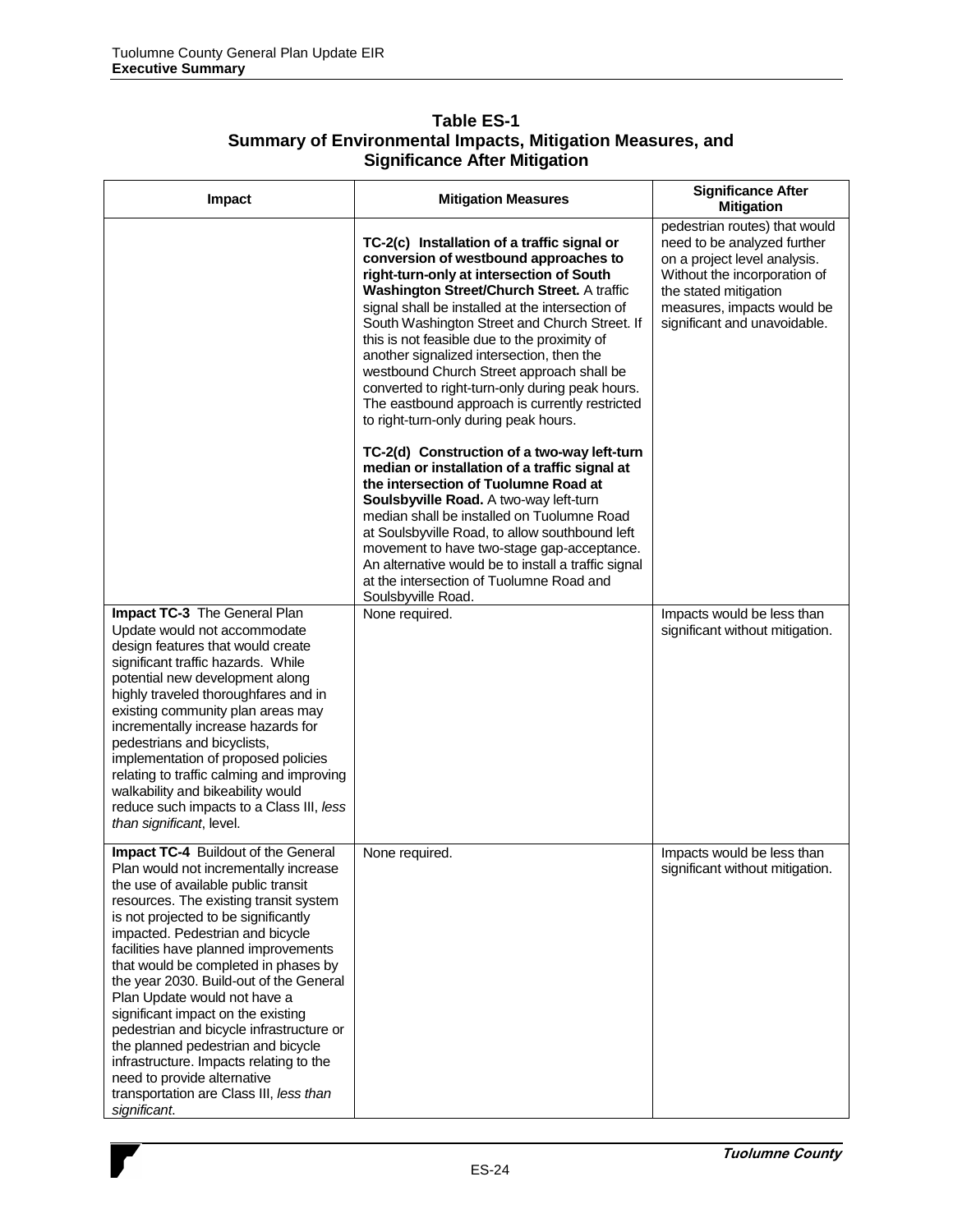| Table ES-1                                                 |  |
|------------------------------------------------------------|--|
| Summary of Environmental Impacts, Mitigation Measures, and |  |
| <b>Significance After Mitigation</b>                       |  |

| Impact                                                                                                                                                                                                                                                                                                                                                                                                                                                                    | <b>Mitigation Measures</b>              | <b>Significance After</b><br><b>Mitigation</b>                |
|---------------------------------------------------------------------------------------------------------------------------------------------------------------------------------------------------------------------------------------------------------------------------------------------------------------------------------------------------------------------------------------------------------------------------------------------------------------------------|-----------------------------------------|---------------------------------------------------------------|
| Impact TC-5 The General Plan<br>Update would not accommodate<br>design features that would hinder<br>emergency access. Development<br>facilitated by the General Plan Update<br>would be required to provide adequate<br>emergency access. Impacts to<br>emergency access would be Class III,<br>less than significant.                                                                                                                                                   | None required.                          | Impacts would be less than<br>significant without mitigation. |
| Impact TC-6 Total vehicle miles<br>traveled (VMT) on highways and<br>roadways in 2040 would increase<br>when compared to existing (2015)<br>baseline conditions. However,<br>implementation of the General Plan<br>Update would reduce overall VMT in<br>2040 when compared to 2040 baseline<br>conditions without the General Plan<br>Update. Impacts related to total<br>highway and roadway vehicle miles<br>traveled would be Class III, less than<br>significant.    | None required.                          | Impacts would be less than<br>significant without mitigation. |
|                                                                                                                                                                                                                                                                                                                                                                                                                                                                           | <b>UTILITIES AND SERVICE SYSTEMS</b>    |                                                               |
| Impact U-1 Development facilitated<br>by the General Plan Update would<br>result in an increase in water demand.<br>However, it is projected that water<br>supplies would remain adequate<br>during multi-year droughts. Existing<br>drought contingency plans and<br>proposed policies would further ensure<br>that new development is served by<br>adequate water supplies. Therefore,<br>impacts related to water supply would<br>be Class III, less than significant. | No significant impacts were identified. | Impacts would be less than<br>significant without mitigation. |
| Impact U-2 Development facilitated<br>by the General Plan Update would<br>increase wastewater generation above<br>existing conditions. However, existing<br>wastewater treatment facilities have<br>adequate capacity to accommodate<br>new development, and proposed<br>policies in the General Plan Update<br>would reduce potential impacts.<br>Therefore, impacts would be Class III,<br>less than significant.                                                       | No significant impacts were identified. | Impacts would be less than<br>significant without mitigation. |
| Impact U-3 Development facilitated<br>by the General Plan Update would<br>incrementally increase the amount of<br>impervious surfaces within the County,<br>which could result in increased<br>stormwater runoff and the need for<br>additional stormwater infrastructure.<br>However, the County's existing Water<br>Quality Plan and policies and<br>implementation programs in the                                                                                     | No significant impacts were identified. | Impacts would be less than<br>significant without mitigation. |